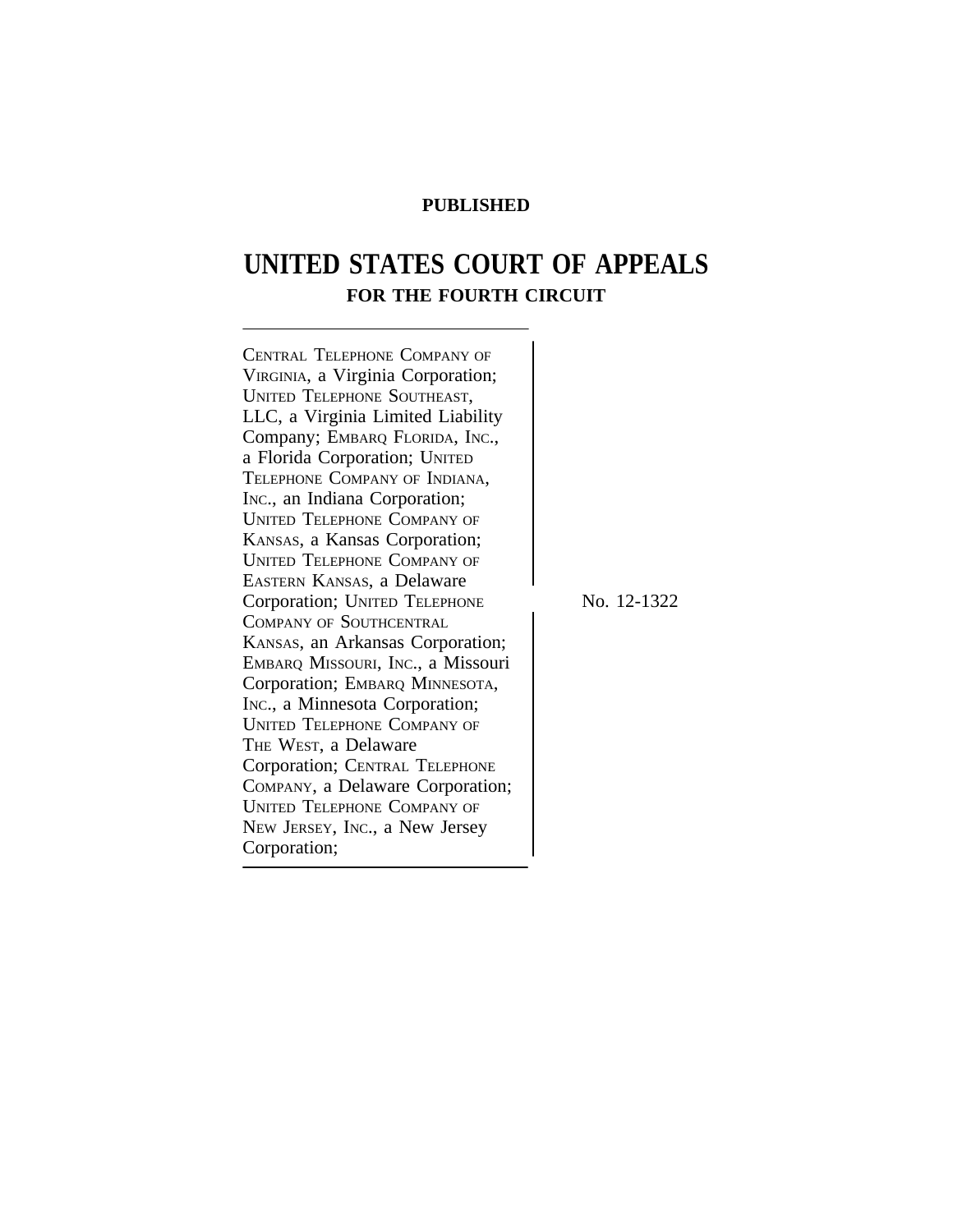<sup>C</sup>AROLINA TELEPHONE AND TELEGRAPH COMPANY, LLC, a North Carolina Limited Liability Corporation; UNITED TELEPHONE OF OHIO, an Ohio Corporation; UNITED TELEPHONE COMPANY OF THE NORTHWEST, an Oregon Corporation; THE UNITED TELEPHONE COMPANY OF PENNSYLVANIA, LLC, a Pennsylvania Limited Liability Corporation; UNITED TELEPHONE COMPANY OF THE CAROLINAS LLC, a South Carolina Limited Liability Corporation; UNITED TELEPHONE COMPANY OF TEXAS, INC., a Texas Corporation; CENTRAL TELEPHONE COMPANY OF TEXAS, a Texas Corporation,

*Plaintiffs-Appellees,*

v.

SPRINT COMMUNICATIONS COMPANY OF VIRGINIA, INC., a Virginia Corporation; SPRINT COMMUNICATIONS COMPANY L.P., a Delaware Limited Partnership,

*Defendants-Appellants.*

VERIZON; FEDERAL COMMUNICATIONS COMMISSION,

*Amici Curiae.*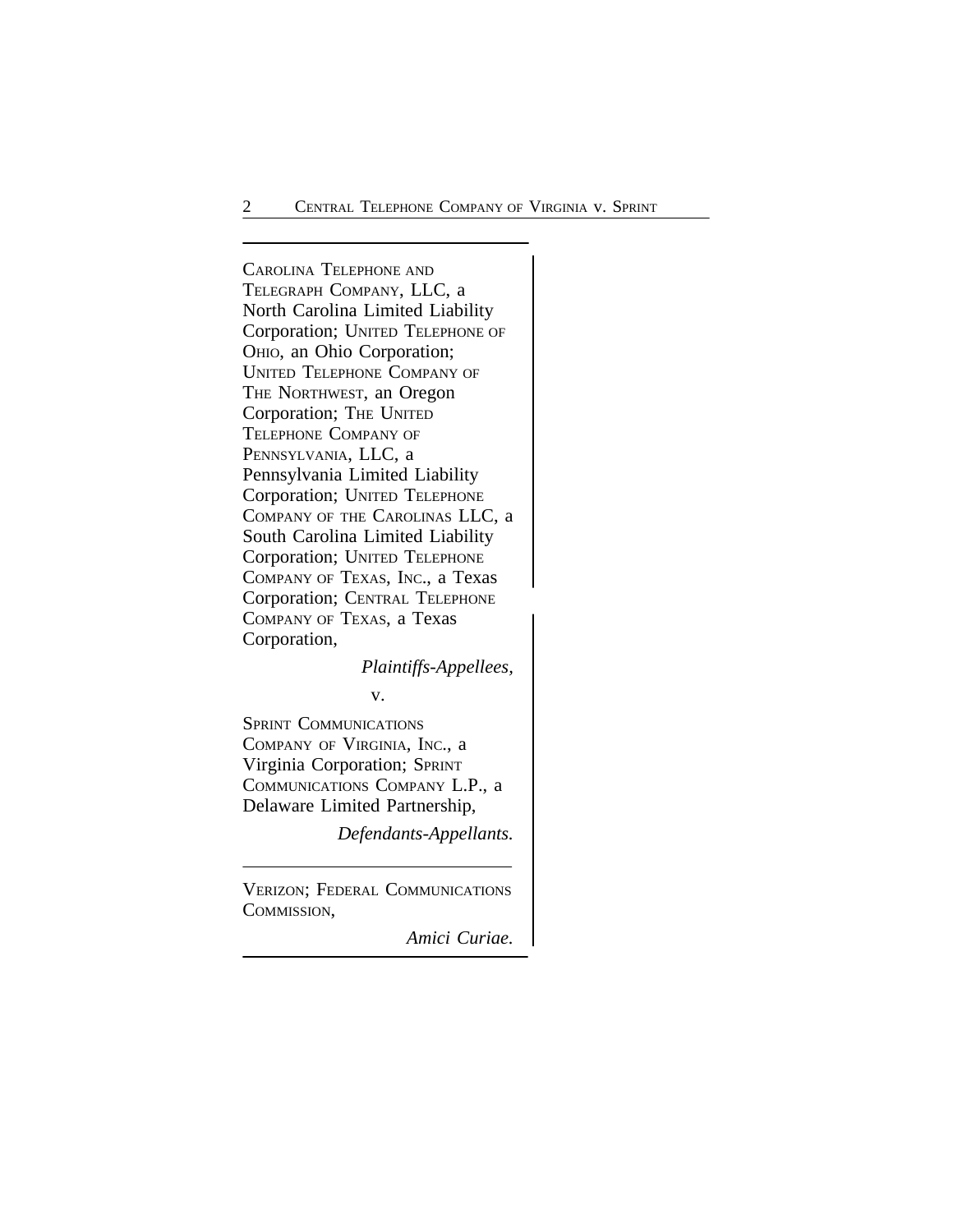Appeal from the United States District Court for the Eastern District of Virginia, at Richmond. Robert E. Payne, Senior District Judge. (3:09-cv-00720-REP)

Argued: January 29, 2013

Decided: April 29, 2013

Before NIEMEYER, DUNCAN, and FLOYD, Circuit Judges.

Affirmed by published opinion. Judge Duncan wrote the opinion, in which Judge Niemeyer and Judge Floyd joined.

#### **COUNSEL**

**ARGUED:** Timothy J. Simeone, WILTSHIRE & GRANNIS, LLP, Washington, D.C., for Appellants. Michael J. Lockerby, FOLEY & LARDNER, LLP, Washington, D.C., for Appellees. Scott H. Angstreich, KELLOGG, HUBER, HANSEN, TODD, EVANS & FIGEL, PLLC, Washington, D.C., for Amicus Curiae Verizon. **ON BRIEF:** Christopher J. Wright, Rachel W. Petty, WILTSHIRE & GRANNIS, LLP, Washington, D.C., for Appellants. Jennifer M. Keas, Benjamin R. Dryden, FOLEY & LARDNER, LLP, Washington, D.C.; Bradley D. Jackson, FOLEY & LARDNER, LLP, Madison, Wisconsin, for Appellees. Michael E. Glover, Edward Shakin, Curtis L. Groves, VERIZON, Arlington, Virginia; Joshua D. Branson, KELLOGG, HUBER, HANSEN, TODD, EVANS & FIGEL, PLLC, Washington, D.C., for Amicus Curiae Verizon. Peter Karanjia, Deputy General Counsel, Jacob M. Lewis, Associate General Counsel, Laurel R. Bergold, Counsel, FEDERAL COMMUNICATIONS COMMISSION,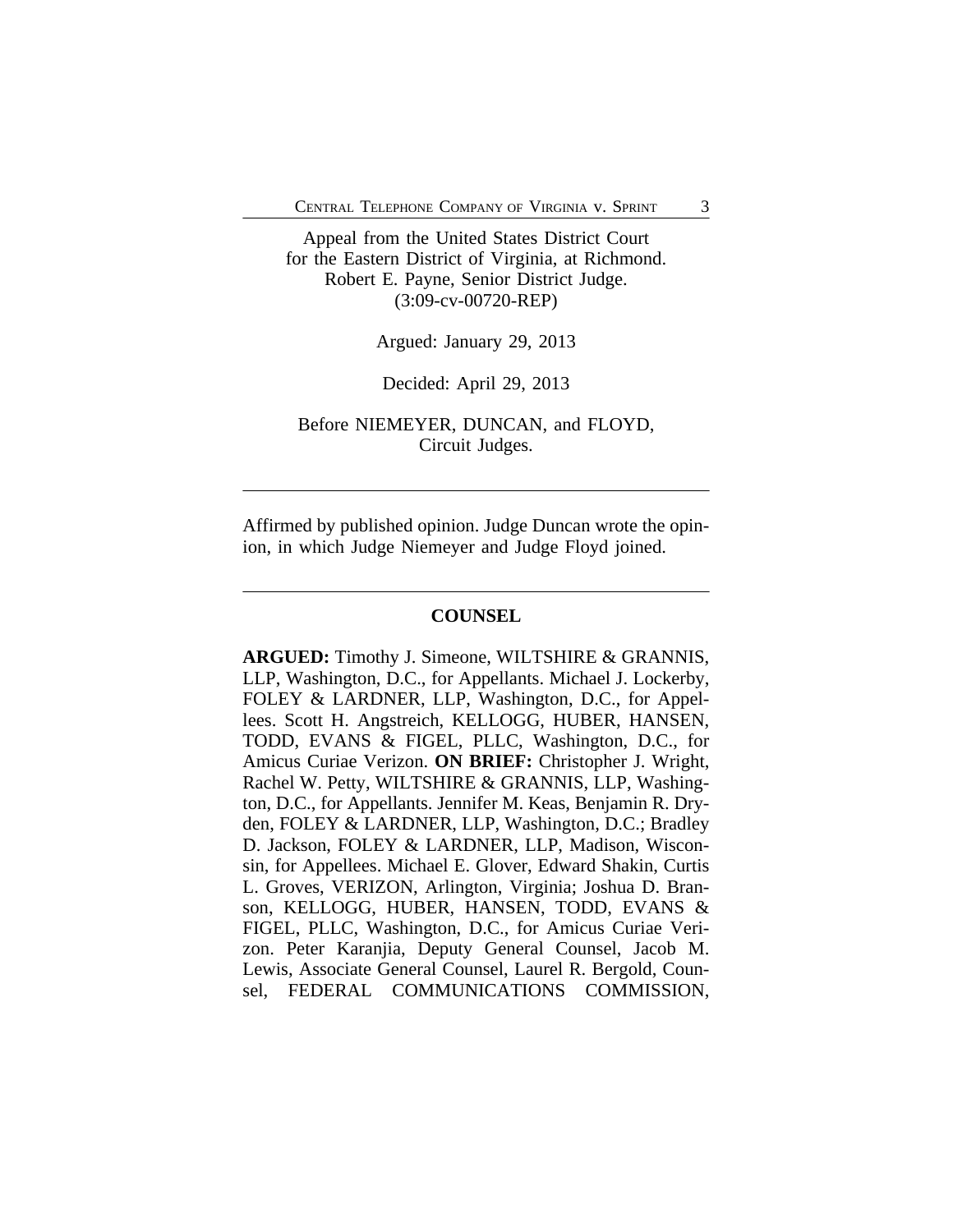4 CENTRAL TELEPHONE COMPANY OF VIRGINIA v. SPRINT

Washington, D.C., for Amicus Curiae Federal Communications Commission.

## **OPINION**

DUNCAN, Circuit Judge:

Pursuant to the provisions of the Telecommunications Act of 1996, 47 U.S.C. §§ 151 *et seq.*, Sprint Communications Company of Virginia, Inc., and Sprint Communications Company L.P. (collectively "Sprint" or the "Sprint Defendants") entered into interconnection agreements with nineteen incumbent local exchange carriers (collectively "CenturyLink" or the "CenturyLink Plaintiffs") providing for the mutual exchange of telecommunications traffic. When Sprint began to withhold payments under the agreement, CenturyLink brought a breach of contract claim in federal district court. After rejecting Sprint's threshold argument that its jurisdiction was limited to reviewing determinations by State utilities commissions, the district court entered judgment in favor of CenturyLink on the merits. The district court judge subsequently also concluded that a belatedly discovered financial interest in CenturyLink held in a managed Individual Retirement Account did not require his recusal. Sprint appeals all of the district court's rulings; for the reasons that follow, we affirm.

I.

## A.

Prior to the Telecommunications Act of 1996 (the "1996 Act"), telephone service within a local calling area was provided by an incumbent local exchange carrier ("ILEC") operating as a state-licensed monopoly. The purpose of the 1996 Act was to create competition within these local telephone markets.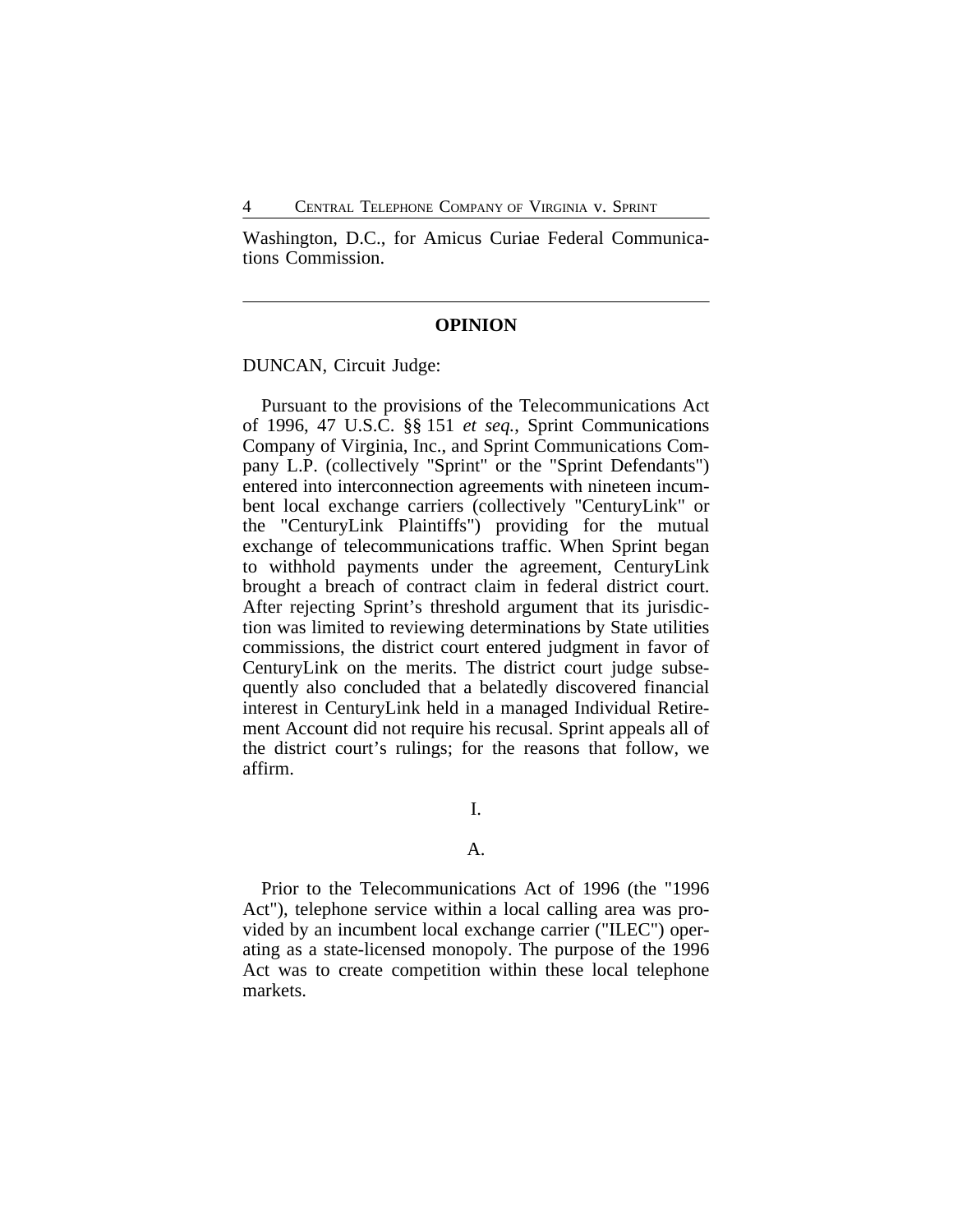At the core of the 1996 Act is a requirement that ILECs "interconnect" their facilities and equipment with competitive local exchange carriers ("CLECs"), such as Sprint, for the mutual exchange of traffic. Defined as "the linking of two networks for the mutual exchange of traffic," 47 C.F.R. § 51.5, interconnection allows CLEC customers to call ILEC customers and vice versa. While the carriers may reach agreement through arbitration or negotiation, the product of the process is an interconnection agreement (an "ICA"), which must include "a detailed schedule of itemized charges for interconnection and each service or network element included in the agreement." 47 § 252(a)(1).

### B.

A brief description of the corporate relationship between Sprint and CenturyLink, and the latter's organizational parentage, provides necessary background for our consideration of the recusal issue. We then set out the underlying facts and procedural history of the appeal before us.

When Sprint sought negotiation of the ICAs at issue in April 2004, it and the nineteen companies that comprise the CenturyLink Plaintiffs were wholly owned subsidiaries of Sprint Corporation.**<sup>1</sup>** The CenturyLink Plaintiffs were a part of Sprint Corporation's local telephone division. In May 2006, Sprint Corporation spun off the CenturyLink Plaintiffs, which then formed a separate company known as Embarq Corporation ("Embarq"). In July 2009, CenturyTel, Inc. ("CenturyTel") acquired Embarq and its subsidiaries. The resulting entity began doing business as "CenturyLink." Between 2004 and 2005 Sprint and CenturyLink executed the nineteen ICAs that are the subject of this dispute, and which were approved by the appropriate State commissions.**<sup>2</sup>**

<sup>&</sup>lt;sup>1</sup>We distinguish between Sprint (or the Sprint Defendants), the defendant in this case, and Sprint Corporation, of which the former is a part.

<sup>&</sup>lt;sup>2</sup>The parties stipulated below that each ICA contains terms that are materially the same as the terms contained in the Master Interconnection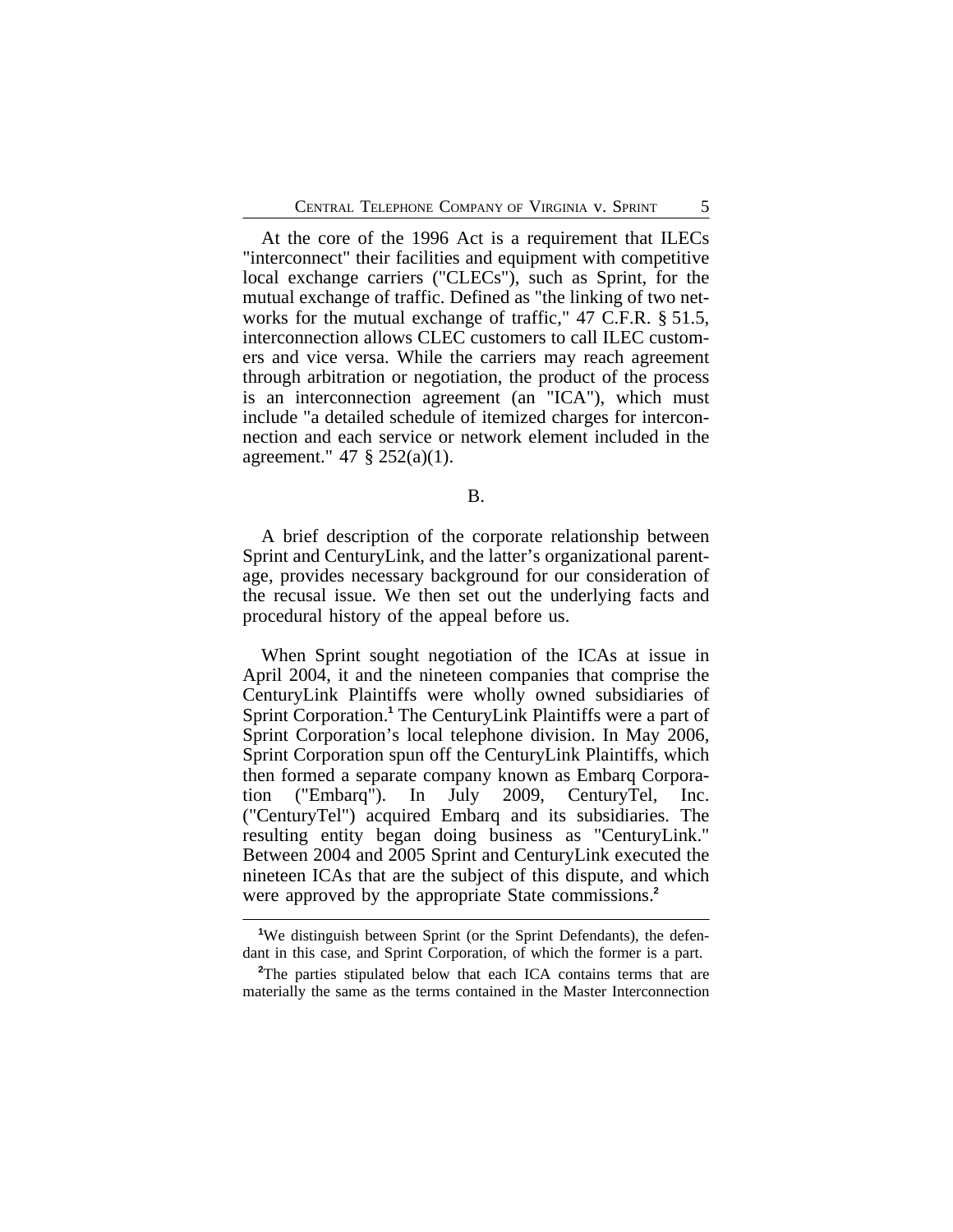Some general information about telecommunications traffic provides context for our discussion of the issues in this case. There are three ways to place a call: landline, wireless, and Voice-over Internet Protocol ("VoIP"), which, as its name suggests, relies on the internet to originate voice communications. *See Vonage Holdings Corp. v. Nebraska Pub. Serv. Comm'n*, 564 F.3d 900, 902 (8th Cir. 2009) ("VoIP is an internet application used to transmit voice communication over a broadband internet connection."). Likewise, a call placed through any of these three formats can be classified into three categories of traffic, depending on the locational relationship of those speaking: local,**<sup>3</sup>** long distance intrastate,**<sup>4</sup>** and long distance interstate. The facts giving rise to the underlying dispute revolve around the ICA's compensation structure for these three categories of traffic.

In assessing the appropriate compensation for a local, long distance intrastate, and long distance interstate call, the relevant metrics are where a call originated and where it terminated.**<sup>5</sup>** This determination is often referred to in the telecommunications industry as the "jurisdictionalizing" of a call. All the calls at issue in this case originated on Sprint's network and were terminated by one of the CenturyLink Plaintiffs on its local network.

Agreement for the State of Virginia (the "Virginia ICA") executed between Sprint and Central Telephone Company of Virginia, which is one of the CenturyLink Plaintiffs. J.A. 316. Thus, when considering CenturyLink's breach of contract claim, we refer to each of the ICAs at issue simply as "the ICA," and, when discussing the ICA, we look to the provisions of the Virginia ICA found in the J.A. at 710-86.

**<sup>3</sup>**Local calling areas—also known as Local Access and Transport Areas, or LATAs—were formed in 1984 following the breakup of AT&T. They do not necessarily follow existing state, province, or area code borders.

**<sup>4</sup>**A long distance intrastate call originates and terminates within the borders of a state, but travels from one LATA to another.

**<sup>5</sup>**A carrier "terminates" a call by routing it from another carrier to a customer in its own network.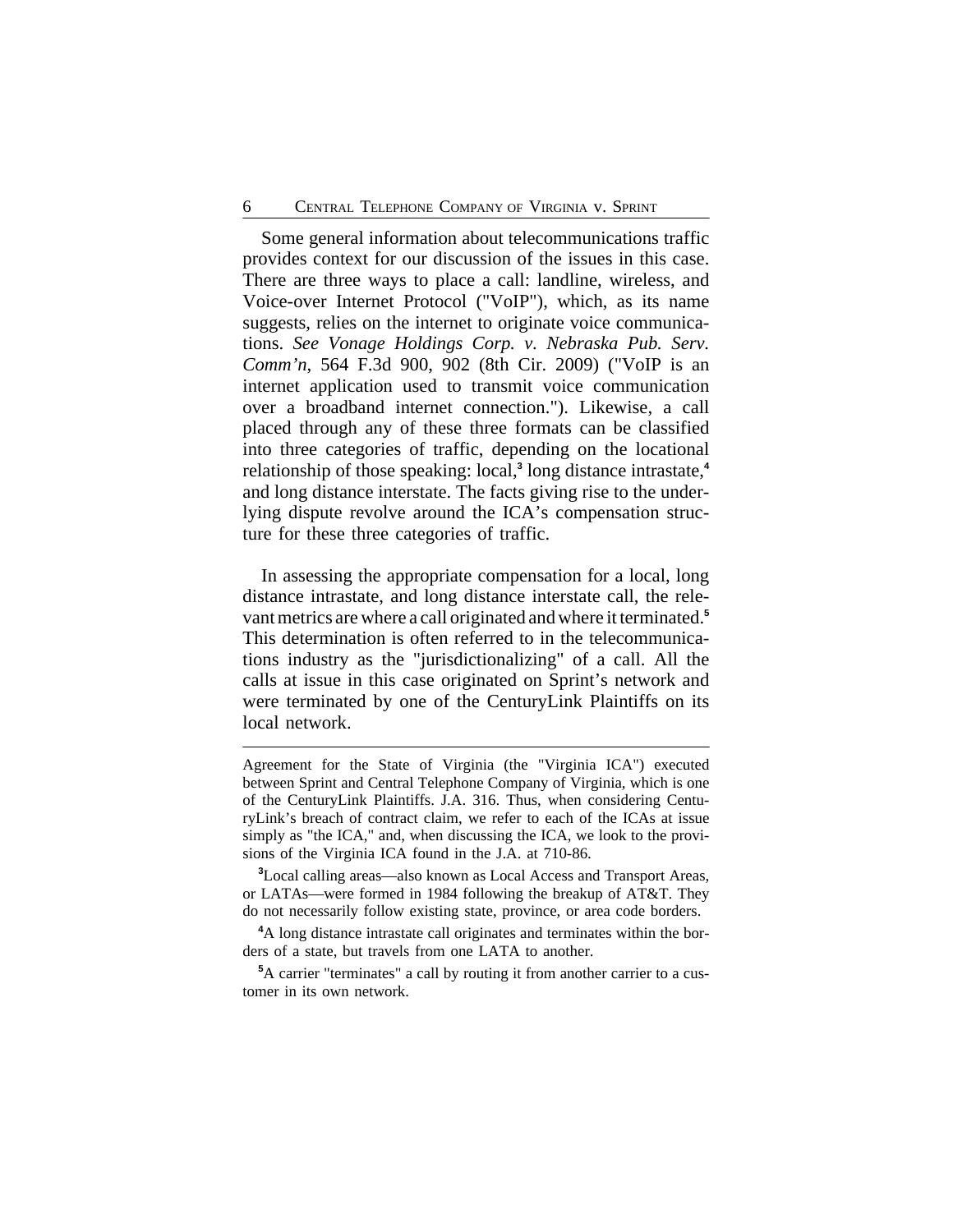The ICA first addresses local traffic. In salient part, the ICA defines local traffic as traffic "that is originated and terminated within Sprint's local calling area." J.A. 718. The ICA applies to local traffic a practice known as "Bill & Keep" or "reciprocal compensation." As § 38.1 of the ICA explains, "[u]nder Bill and Keep, each Party retains the revenues it receives from end user customers, and neither Party pays the other Party for terminating Local Traffic which is subject to the Bill and Keep compensation mechanism." J.A. 744. In brief, no payments exchange hands for the termination of local traffic.

By contrast, the ICA provides for "access charges"**<sup>6</sup>** for the two categories of long distance traffic discussed above: intrastate and interstate. Under the ICA, the applicable access charge depends on the category of long distance traffic.

All three categories of traffic—local, long distance intrastate, and long distance interstate—travel across "trunks." *See* 47 C.F.R.  $\S 69.2(x)$  (defining "trunk" as including "transmission media such as radio, satellite, wire, cable and fiber optic cable means of transmission"). The parties stipulated below that Sprint delivers some traffic to CenturyLink via local interconnection trunks, and other traffic by way of Feature Group D ("FGD") trunks. J.A. 315. FGD trunks carry long distance traffic only. *Id.* at 316. FGD trunks attach to local interconnection trunks, and thus enable long distance traffic to be terminated on one of CenturyLink's local networks.

The dispute in this case only involves VoIP traffic, which travels over FGD trunks (for a long distance call) and over

**<sup>6</sup>**A carrier typically pays an access charge when a long distance call originating from its own network is terminated on the local network of another carrier. *See* 47 C.F.R. § 69.2(a). The FCC defines "access charge" as a "fee charged subscribers or other telephone companies by a local exchange carrier for the use of its local exchange networks." *See* FCC, Glossary of Telecommunication Terms, *available at* http:// transition.fcc.gov/glossary.html.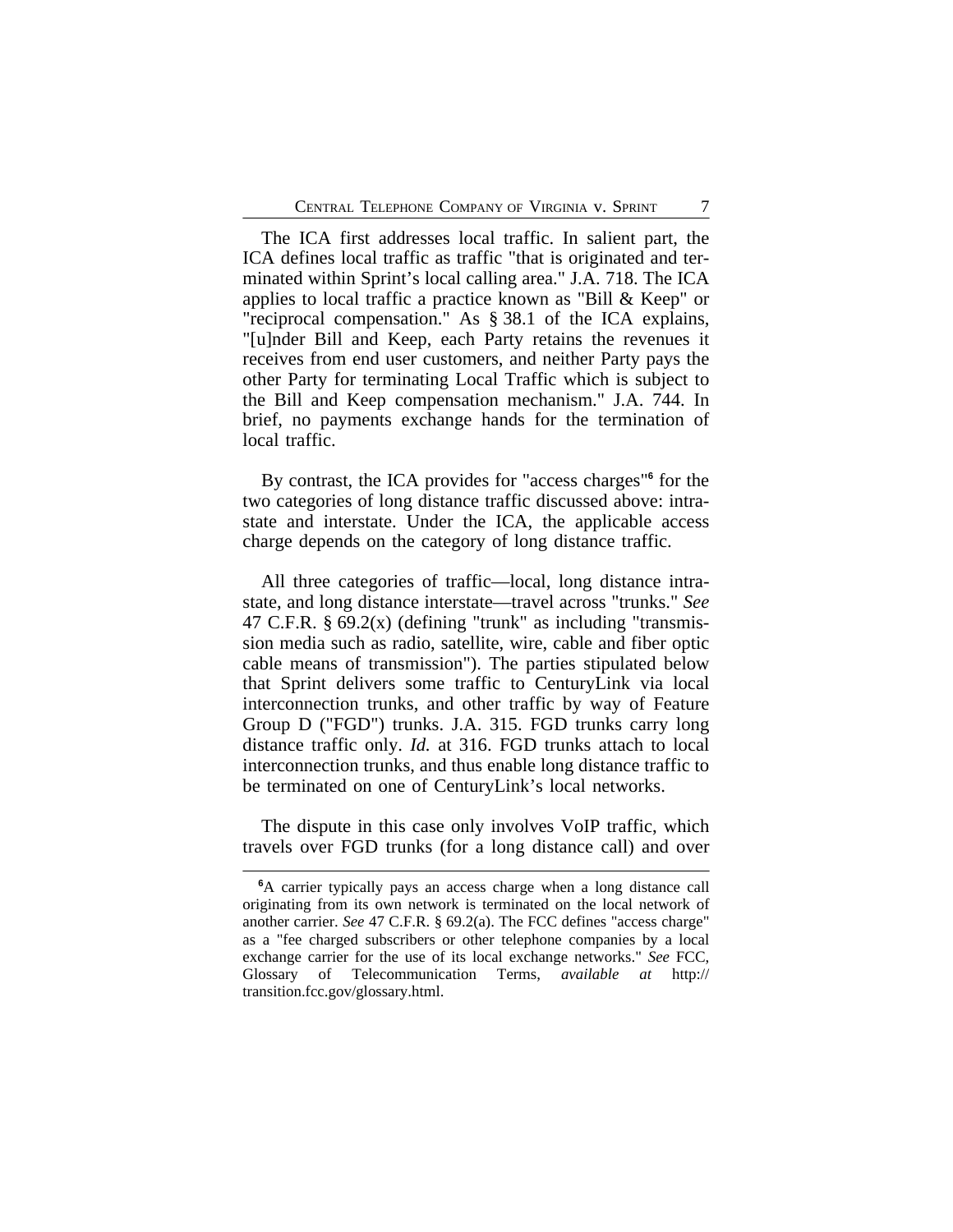local interconnection trunks.<sup>7</sup> Section 38.4 of the ICA addresses the compensation system for the termination of VoIP traffic: "Voice calls that are transmitted, in whole or in part, via the public Internet or a private IP network (VoIP) shall be compensated in the same manner as voice traffic (e.g. reciprocal compensation, interstate access and intrastate access)." J.A. 746.

Sprint paid CenturyLink access charges for VoIP traffic as set out in § 38.4 from the time of the execution of the ICAs between the parties in 2004 and 2005 until June 2009. At that point, Sprint began filing written disputes with CenturyLink. Although the nature of Sprint's objections changed, its core contention appeared to be twofold: (1) that the ICA did not apply to long distance VoIP traffic that traveled over FGD trunks; and (2) that CenturyLink had billed Sprint at an improperly high rate for VoIP traffic since May 1, 2007.

Instead of following the Dispute Resolution Procedure established in the ICA, Sprint unilaterally reduced the rate for termination of VoIP-originated traffic. It demanded that CenturyLink apply Sprint's recalculated rate going forward and remit portions of previous payments made by Sprint which Sprint deemed to be in excess of what it should have paid. Sprint withheld payments for both VoIP and non-VoIP traffic, although no dispute concerning the latter existed.

C.

In November 2009, CenturyLink filed a complaint in the United States District Court for the Eastern District of Virginia alleging one count of breach of contract based on the

**<sup>7</sup>**CenturyLink's breach of contract claim only concerns long distance VoIP traffic, i.e., VoIP traffic that traveled over FGD trunks before CenturyLink terminated it on a local network. Sprint's counterclaim, which we describe in the next section, concerns whether certain VoIP traffic is properly deemed local or long distance.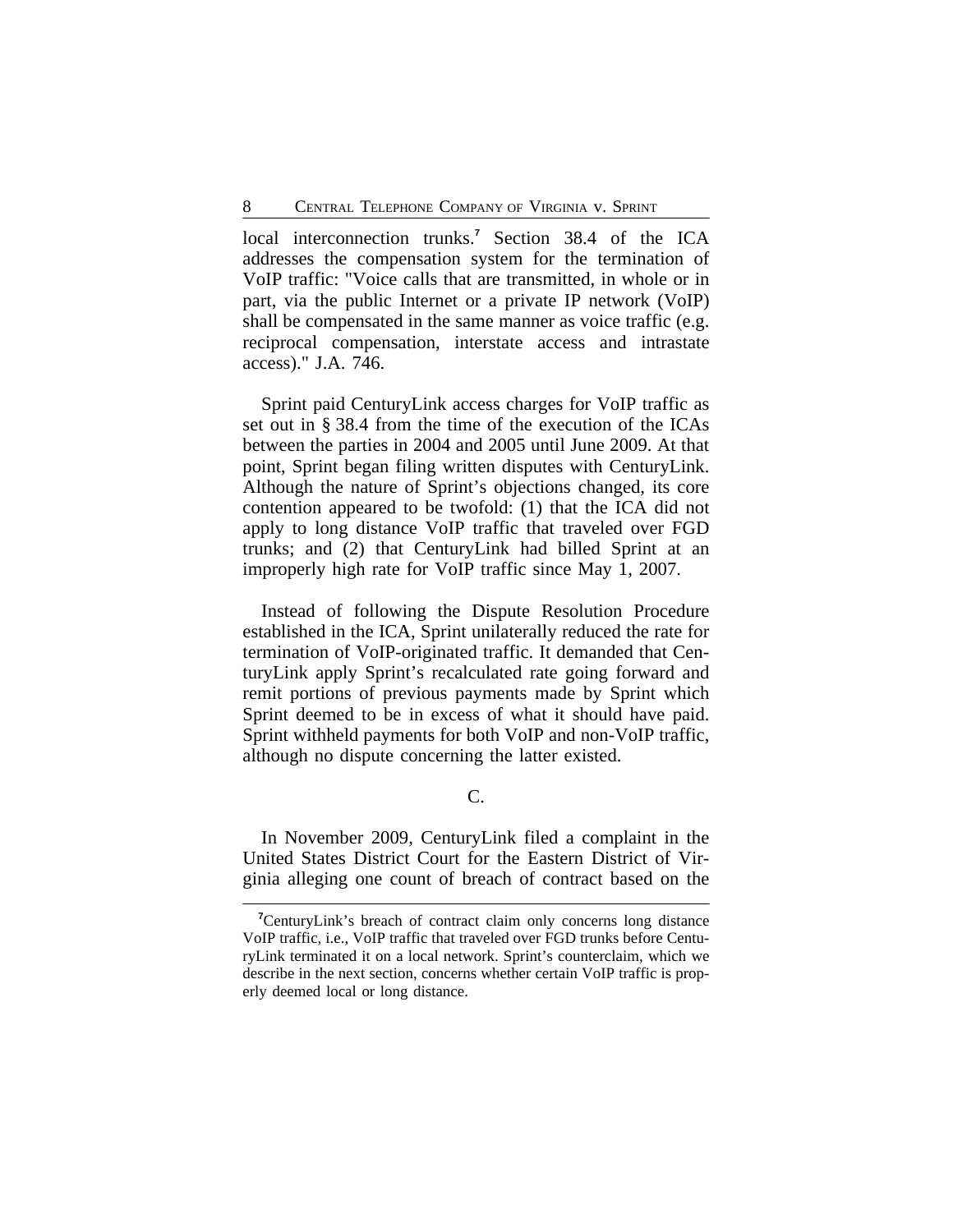facts recounted above. Sprint moved to dismiss CenturyLink's complaint for lack of jurisdiction due to failure to exhaust administrative remedies, or, alternatively, to stay the case under the doctrine of primary jurisdiction. Sprint also filed a counterclaim alleging, inter alia, that CenturyLink breached the North Carolina ICA (the "NC ICA") by billing Sprint for local traffic not subject to access charges.

The district court denied Sprint's motion to dismiss in a lengthy opinion. It concluded that it had federal question jurisdiction under Supreme Court and circuit precedent interpreting the 1996 Act. It then decided that the 1996 Act imposed no requirement for CenturyLink to exhaust its remedies before a State commission. Finally, it declined to stay the case under the doctrine of primary jurisdiction, which allows a court to refer a case within its jurisdiction to an administrative agency.

The district court conducted a bench trial on CenturyLink's breach of contract claim during August and September 2010. It subsequently entered judgment in favor of CenturyLink, and issued a memorandum opinion setting out findings of fact and conclusions of law. The district court concluded that "in refusing to pay the access charges as billed, Sprint breached its duties under the ICAs, which clearly included paying access charges for VoIP-originated traffic according to the jurisdictional endpoints of the calls." *Cent. Tel. Co. of Va. v. Sprint Commc'ns Co. of Va., Inc.*, 759 F. Supp. 2d 789, 792 (E.D. Va. 2011). Central to the district court's decision was its finding that § 38.4 of the ICA operated to apply the compensation regime for local, long distance intrastate, and long distance interstate traffic to VoIP calls.**<sup>8</sup>** Although the district

**<sup>8</sup>** In reaching this conclusion, the district court relied on, inter alia, the prepared direct testimony submitted to the Florida Public Service Commission by James R. Burt, Director of Regulatory Policy for Sprint Corporation, in 2004. Explaining Sprint's interpretation of language identical to § 38.4 in the ICA at issue in this case, Mr. Burt observed: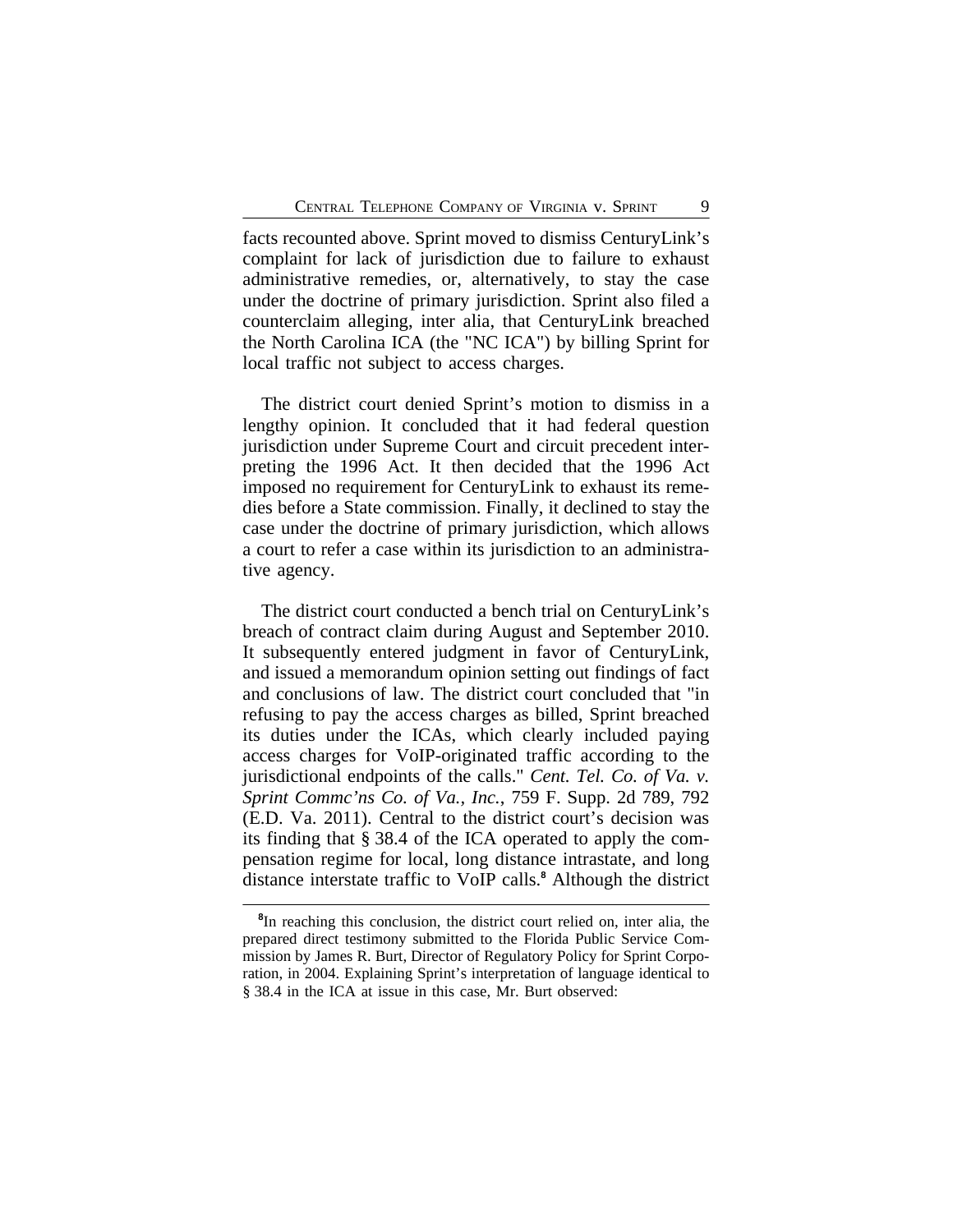court did not find the relevant portions of the ICA to be ambiguous, it noted that if ambiguity existed, it would be construed against Sprint as the drafter of the ICA.**<sup>9</sup>** The district court then awarded CenturyLink \$23,376,213.76, which consisted of damages under the breach of contract claim and prejudgment interest.

The second phase of the litigation, the bench trial on Sprint's counterclaim, took place over two days in December 2010. Unlike CenturyLink's breach of contract claim, which focused on long distance VoIP traffic, Sprint's counterclaim alleged that CenturyLink had improperly charged it for local VoIP calls.**10** Recognizing that the ICA's "Bill and Keep" provision did not provide for access charges for local traffic, the district court rejected Sprint's argument that the ICA did not permit CenturyLink's use of the Billing Telephone Number ("BTN") method for determining whether a call should be deemed local. Under the BTN method, a carrier classifies a call as local or nonlocal for billing purposes based on a unique account number that is assigned to a specific facility. Sprint contended that CenturyLink was required to use another method for "jurisdictionalizing" a call known as the

It is Sprint's position that a VoIP call that originates or terminates on Sprint's network should be subject to the jurisdictionally appropriate inter-carrier compensation rates. In other words, if the end points of the call define the call as an interstate call, interstate access charges apply. If the end points define the call as intrastate, intrastate access charges apply. If the end points define the call as local traffic, reciprocal compensation charges apply.

#### J.A. 694.

<sup>9</sup>The district court found as a factual matter that "the dominant influence that Sprint employees outside the company's local telephone division wielded respecting the ICAs' terms, for all practical purposes, made Sprint the singular drafter. . . ." *Cent. Tel. Co. of Va*., 759 F. Supp. 2d at 804. Sprint does not challenge this factual finding on appeal.

**<sup>10</sup>**We provide here only a cursory description of the facts relevant to Sprint's counterclaim, and discuss them in more detail *infra* in III.B.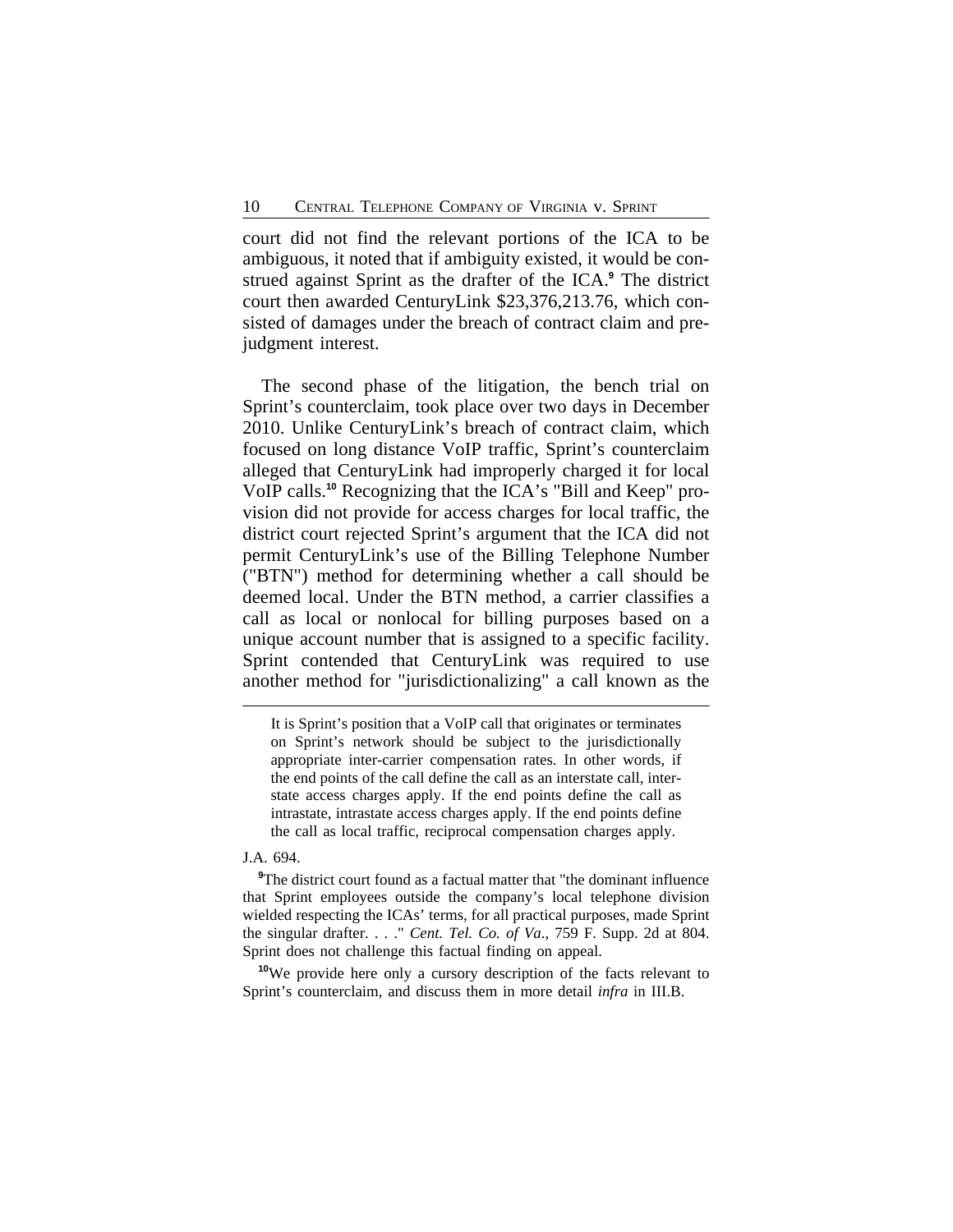"Calling Party Number" or "CPN." CenturyLink used BTN throughout the period in dispute, in part because at the time the parties executed the NC ICA, CenturyLink did not have the software in place to use the CPN method. *See* J.A. 490-91.

The district court found that the NC ICA did not specify a method for identifying local calls, but instead incorporated by reference a telecommunications industry publication that explicitly permitted use of the BTN method. Alternatively, the district court again construed any ambiguity in the NC ICA against Sprint as the drafter.

By May 10, 2011, the district court judge had presided over both bench trials, had ruled on Sprint's jurisdiction motion, had entered judgment for CenturyLink on its breach of contract claim, including the issuance of an accompanying 50 page memorandum opinion, and had begun drafting the opinion on Sprint's counterclaim. On that date, as the district judge was preparing his financial disclosure for financial year 2010, he discovered that he had owned eighty shares of CenturyLink in a managed Individual Retirement Account ("IRA") during the time he presided over this case.

Fund managers made decisions to buy and sell stocks in the IRA, which at any given time held shares in as many as 200 companies, without input from the judge. The fund managers initially purchased shares in Embarq, which subsequently converted into forty-seven shares in CenturyTel following its acquisition of Embarq. The fund managers' subsequent purchases of CenturyTel stock in October 2009 and March 2010 brought the district court judge's total holdings up to eighty shares, which represented between 0.52% and 0.81% of the value of the IRA. In July 2010, the district court judge had filed his 2009 financial disclosure form, which reflected that the IRA held eighty shares in CenturyTel.**11** Because Century-

D.

**<sup>11</sup>**In June 2010, the name was changed to CenturyLink. To minimize confusion, we refer to "CenturyLink shares" throughout.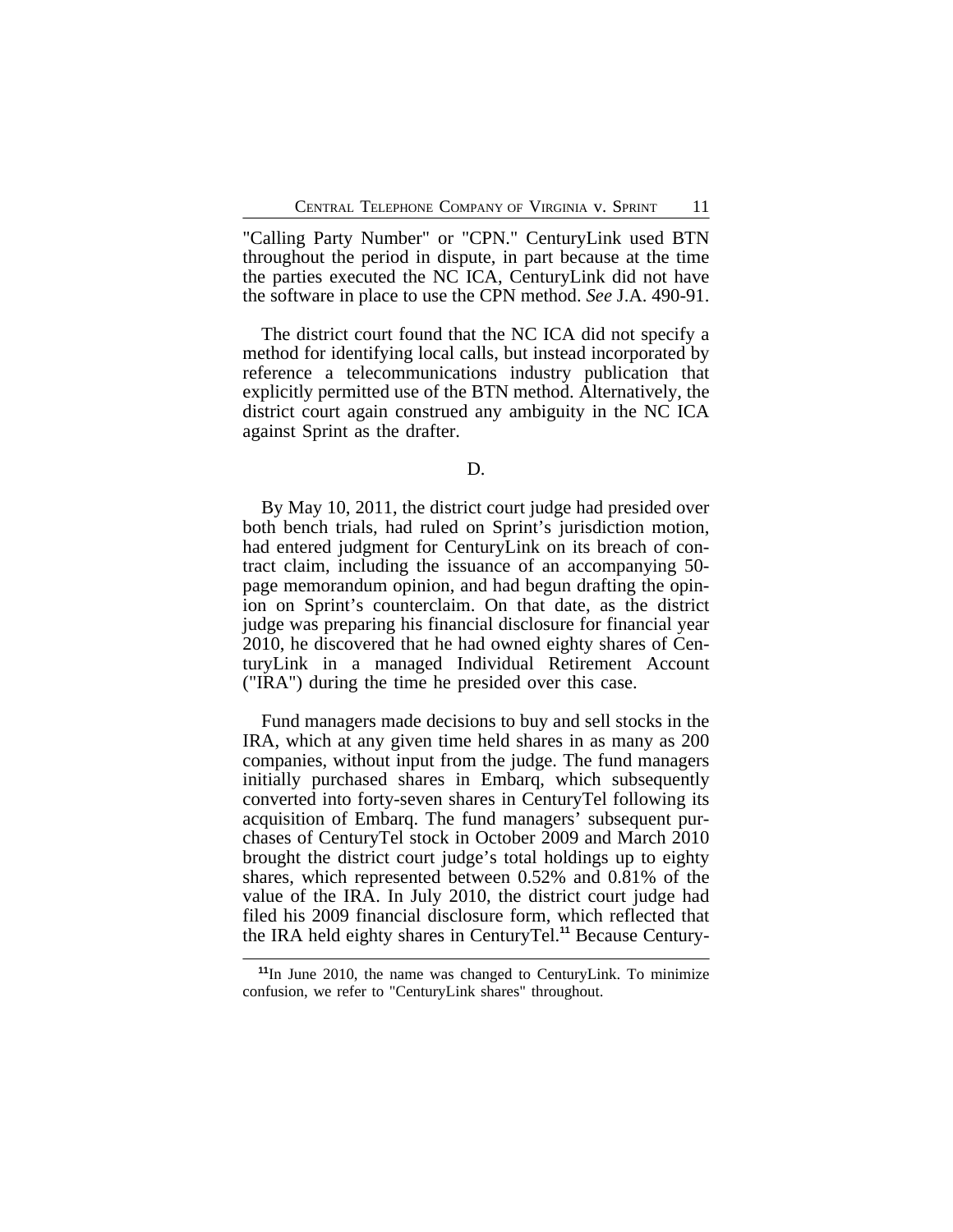Tel was not a party to this case, the computerized system used to identify potential conflicts did not register any conflict. J.A. 139-40.

As soon as the district court judge discovered that his IRA owned shares in CenturyLink, he initiated a conference call to inform the parties. He explained the situation, and stated that he was "not qualified under the canons of ethics to sit as a judge in this case." J.A. 129. He then noted: "I don't know that there's any alternative but for me to vacate the orders that I've entered in the case and recus[e] myself and hav[e] the case reassigned to some other judge to make a decision." J.A. 130. Counsel for CenturyLink requested time to research the recusal and vacatur issues before the judge took any action. Hearing no objection from counsel for Sprint, the district court judge gave CenturyLink one week to conduct research and, if desired, file a brief.

On May 16, 2011 CenturyLink moved for the district court judge to divest from CenturyLink, or, in the alternative, to recuse without vacating any of the previous orders and opinions. In the interval between the conference call and the filing of CenturyLink's motion, the district court judge conducted additional research, and came to the conclusion that his earlier statements rested on a misinterpretation of the ethical rules. He therefore had the parties agree to a briefing schedule to address the recusal issue. He also directed the IRA fund manager to sell the shares of CenturyLink immediately, which was done on May 17, 2011.

After considering briefing from the parties, the district court judge concluded that (1) his statements during the conference call did not constitute recusal; (2) allowing briefing of the recusal issue as a response to CenturyLink's request was permissible; and (3) neither relevant subsection of the statutory provision governing recusal, 28 U.S.C. § 455, required recusal or vacatur. He issued a written opinion on the recusal issue on December 12, 2011, and, on the following day, a sep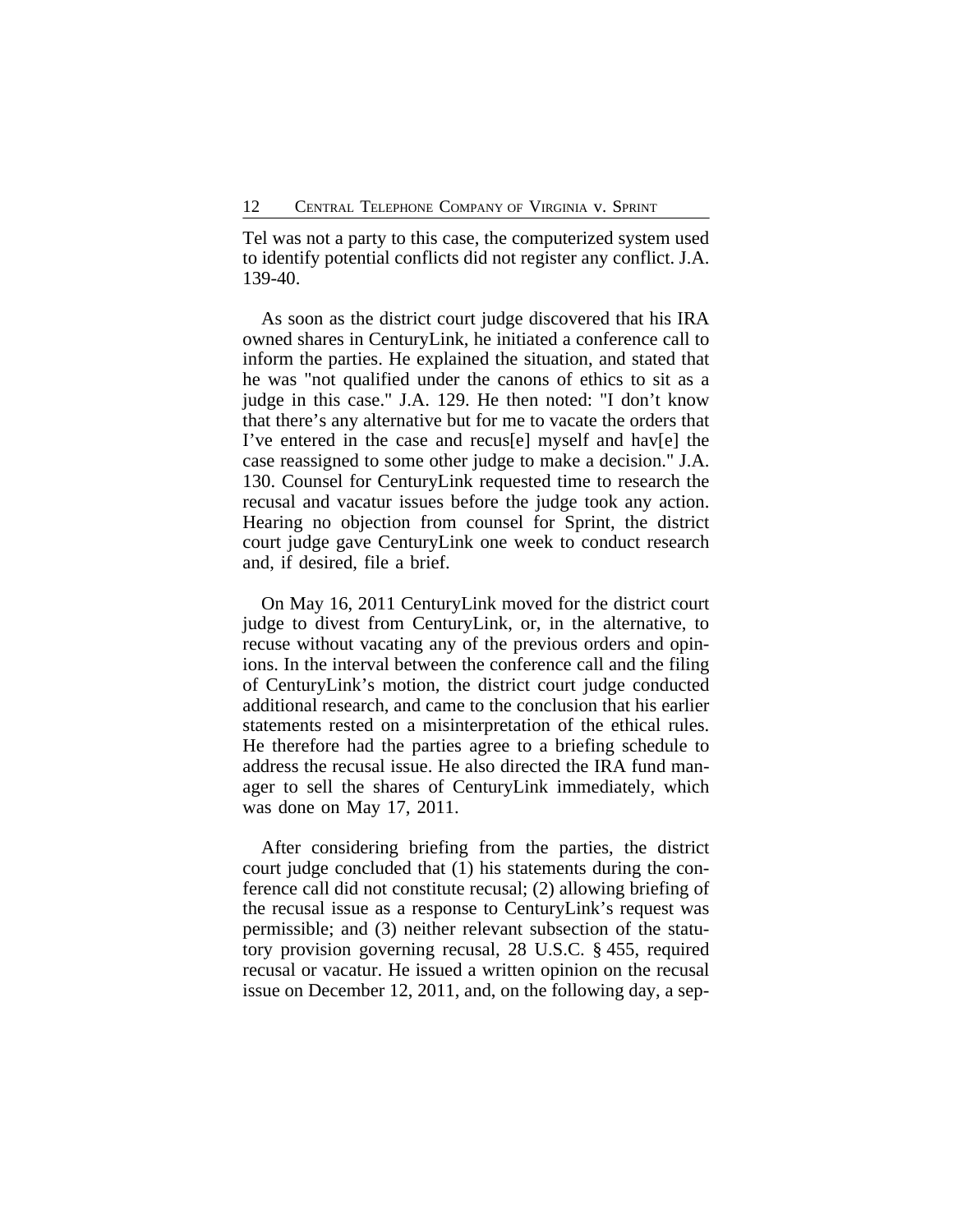arate opinion in which he ruled in favor of CenturyLink on the merits of Sprint's counterclaim.

Sprint's appeal followed.

II.

This appeal raises questions of federal and state jurisdiction under the 1996 Act, and also implicates a decision of the Federal Communications Commission (the "FCC"). We therefore requested the FCC to submit an amicus brief.**12** We incorporate the FCC's views in our discussion as appropriate.

Sprint advances two reasons why the district court should not have reached the merits of this case. It first argues that the district court had no authority under the 1996 Act to interpret and enforce an ICA because its role is limited to reviewing a State commission determination, and no such determination occurred here. It further contends that the district court judge should have recused himself and vacated all orders and judgments issued in the case. Before considering each argument, we briefly describe pertinent parts of the 1996 Act.

A.

Section 252 of the 1996 Act requires carriers to submit their proposed ICA to the applicable State commission, which "shall approve or reject the agreement, with written findings as to any deficiencies." 47 U.S.C. § 252(e)(1) If a State commission fails to approve or reject a proposed ICA within ninety days of an ICA adopted by negotiation or within thirty days of an ICA adopted by arbitration, the ICA is deemed

**<sup>12</sup>**Specifically, we asked the FCC to address the effect our decision might have on parallel proceedings pending before the FCC and its position, if any, on whether disputes over ICA provisions must be presented to a State commission before they are subject to review in a federal district court.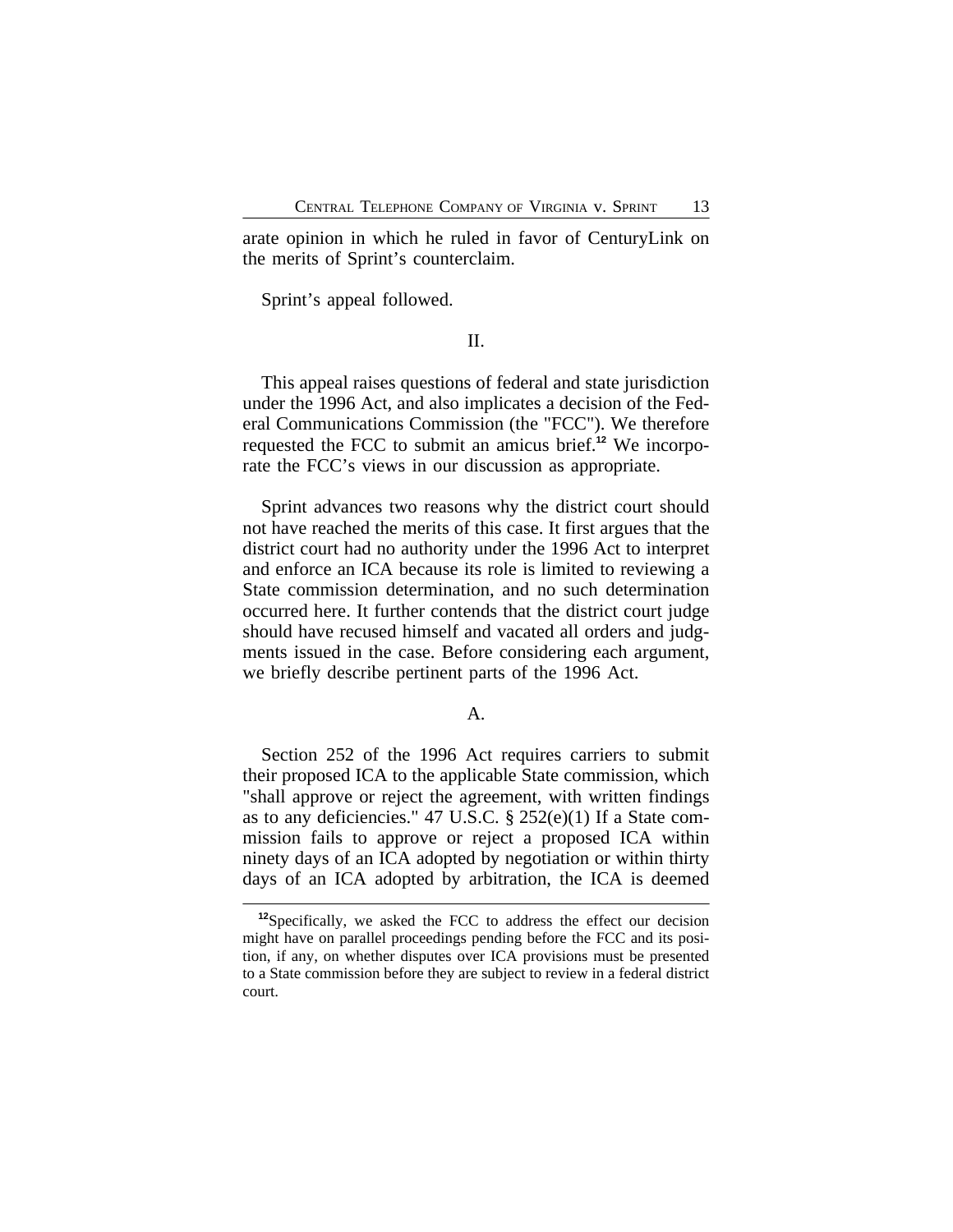approved.  $\S 252(e)(4)$ . By contrast, if the State commission fails to "carry out its responsibility under [section 252] in any proceeding or other matter under [section 252]," the FCC must preempt the State commission and assume whatever responsibility it otherwise possessed. § 252(e)(5). The 1996 Act does not define what constitutes a "responsibility" for purposes of  $\S$  252(e)(5).

Section 252(e)(6) provides for review of State commission actions in two distinct ways. First, when the FCC preempts a state commission under section  $252(e)(5)$ , section  $252(e)(6)$ makes the FCC proceeding and any judicial review of that proceeding the "exclusive remedies for a State commission's failure to act." Second, section  $252(e)(6)$  provides that "[i]n any case in which a State commission makes a determination under this section, any party aggrieved by such determination may bring an action in an appropriate Federal district court to determine whether the agreement or statement meets the requirements of section 251 of this title and this section."

## B.

Sprint urges us to read the 1996 Act as permitting only State commissions to interpret and enforce ICAs in the first instance. In Sprint's view, because no State commission considered the ICA dispute before the district court did, the district court lacked authority to do so. Sprint first argues the 1996 Act contains a statutory exhaustion requirement. Even if the text and structure of the 1996 Act do not mandate initial State commission consideration, Sprint contends that we should impose such a requirement as a prudential matter. Both arguments raise legal questions, which we review de novo. *See Cavalier Tel., LLC. v. Va. Elec. & Power Co.*, 303 F.3d 316, 322 (4th Cir. 2002). We begin with the former.

#### 1.

In considering whether the 1996 Act bestows on State commissions the exclusive responsibility to interpret and enforce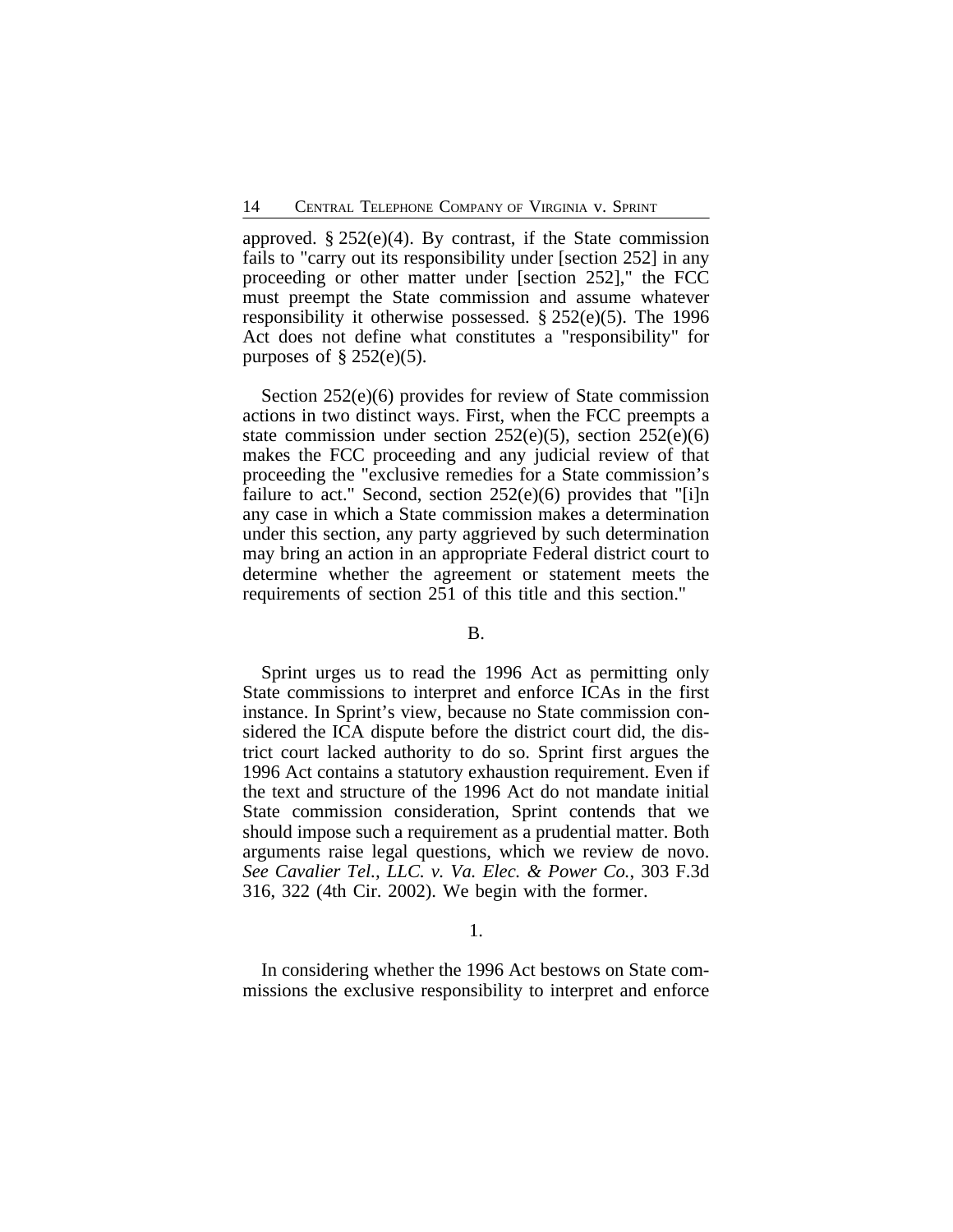ICAs in the first instance, it is useful to begin by identifying what is not at issue in this case. Following the Supreme Court's decision in *Verizon Maryland, Inc. v. Public Service Commission of Maryland*, 535 U.S. 635 (2002), and our decision in *Verizon Maryland, Inc. v. Global NAPS, Inc.*, 377 F.3d 355 (4th Cir. 2004), it is clear that a federal court has jurisdiction to interpret the terms of interconnection-related compensation provisions in an ICA under 28 U.S.C. § 1331. Sprint does not argue otherwise. Instead, Sprint contends that although the 1996 Act confers federal question jurisdiction over the dispute in this case, it restricts federal courts to reviewing initial determinations made by State commissions.

Sprint's argument assumes that a State commission has the authority to interpret and enforce an ICA. Interestingly, nothing in the 1996 Act's text so provides. Nonetheless, every circuit to have considered the question has concluded that a State commission does have such authority. *See Core Commc'ns, Inc. v. Verizon Pa., Inc.*, 493 F.3d 333, 342–44 (3d Cir. 2007); *Sw. Bell Tel., L.P. v. Pub. Util. Comm'n*, 467 F.3d 418, 422 (5th Cir. 2006); *E.SPIRE Commc'ns, Inc. v. N.M. Pub. Regulation Comm'n*, 392 F.3d 1204, 1207 (10th Cir. 2004); *Iowa Network Servs., Inc. v. Qwest Corp.*, 363 F.3d 683, 691–92 (8th Cir. 2004); *BellSouth Telecomms., Inc. v. MCImetro Access Transmission Servs., Inc.*, 317 F.3d 1270, 1277 (11th Cir. 2003) (en banc); *MCI Telecomms. Corp. v. Ill. Bell Tel. Co.*, 222 F.3d 323, 337–38 (7th Cir. 2000); *Sw. Bell Tel. Co. v. Brooks Fiber Commc'ns of Ok., Inc.*, 235 F.3d 493, 497 (10th Cir. 2000).**<sup>13</sup>** The FCC has as well. *In re Starpower Commc'ns, LLC*, 15 F.C.C.R. 11277, 11280 (F.C.C. 2000).

**<sup>13</sup>**Although the Ninth Circuit in *Pacific Bell v. Pac-West Telecomm, Inc.* did not directly address this question, it used language suggesting that a State commission had the authority to enforce an ICA. *See* 325 F.3d 1114, 1126 (9th Cir. 2003) ("It is clear from the structure of the Act, however, that the authority granted to state regulatory commissions is confined to the role described in § 252—that of arbitrating, approving, and *enforcing* interconnection agreements." (emphasis added)).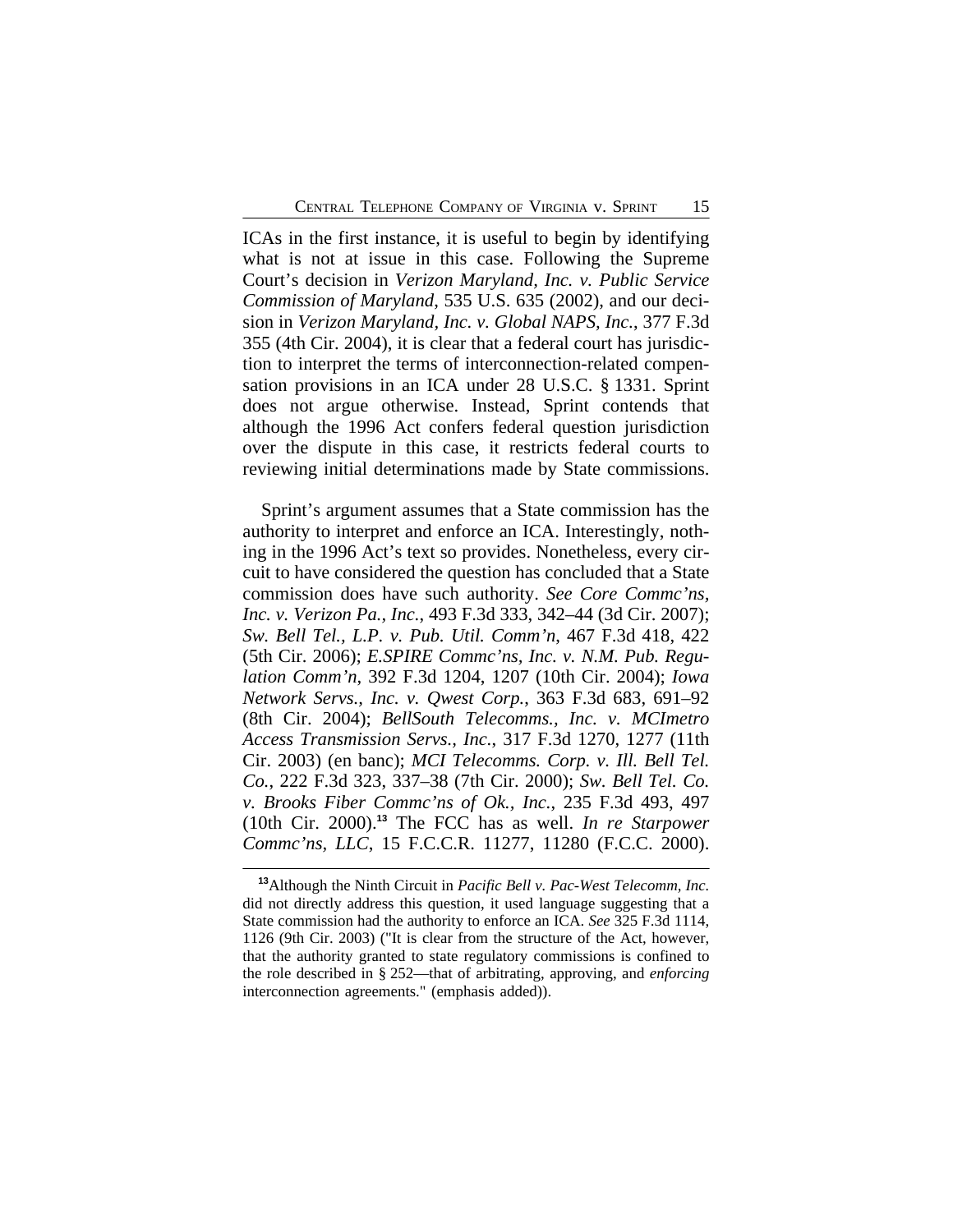Although we have yet to address this issue,**<sup>14</sup>** we need not do so here because we reject Sprint's more particularized claim that a State commission must interpret an ICA before a federal district court can do so.

We begin with the text of the 1996 Act. Just as there is no statutory text granting State commissions the authority to interpret and enforce the provisions of ICAs, there is similarly none granting them the exclusive authority to do so in the first instance. *See Core Comm'cns*, 493 F.3d at 340 ("[T]he [1996] Act is simply silent as to the procedure for post-formation disputes."). Congress could have made review by a State commission in the first instance an *exclusive remedy*; it used this very phrase when discussing the review of an FCC preemption action. *See* 47 U.S.C. § 252(e)(6) ("In a case in which a State fails to act as described in  $[\S 252(e)(5)]$ , the proceeding by the [FCC] under such paragraph and any judicial review of the [FCC]'s actions shall be the *exclusive remedies* for a State commission's failure to act." (emphasis added)). But Congress did not do so.

Notwithstanding the 1996 Act's textual silence on this point, Sprint argues that language in § 252(e)(6) requires a State commission to make a "determination" before a federal district court can act. Specifically, Sprint points to the following: "In any case in which a State commission makes a determination under this section, any party aggrieved by such determination may bring an action in an appropriate Federal district court. . . . "  $\S$  252(e)(6). We disagree. The plain import of this language is to provide for federal court review of a State commission's decision to approve or reject a proposed ICA.**<sup>15</sup>** This conclusion is reinforced by the fact that the 1996

**<sup>14</sup>**In an unpublished opinion, we have reviewed a State commission's interpretation of an ICA without commenting on that State commission's authority to interpret the ICA. *See dPi Teleconnect LLC v. Owens*, 413 F. App'x 641, 644-45 (4th Cir. 2011).

<sup>&</sup>lt;sup>15</sup>We note that section 252(e) is entitled "Approval by State commission." It is therefore appropriate to interpret the language of  $\S 252(e)(6)$  in light of the section's overall purpose of providing guidance concerning the approval process for an ICA.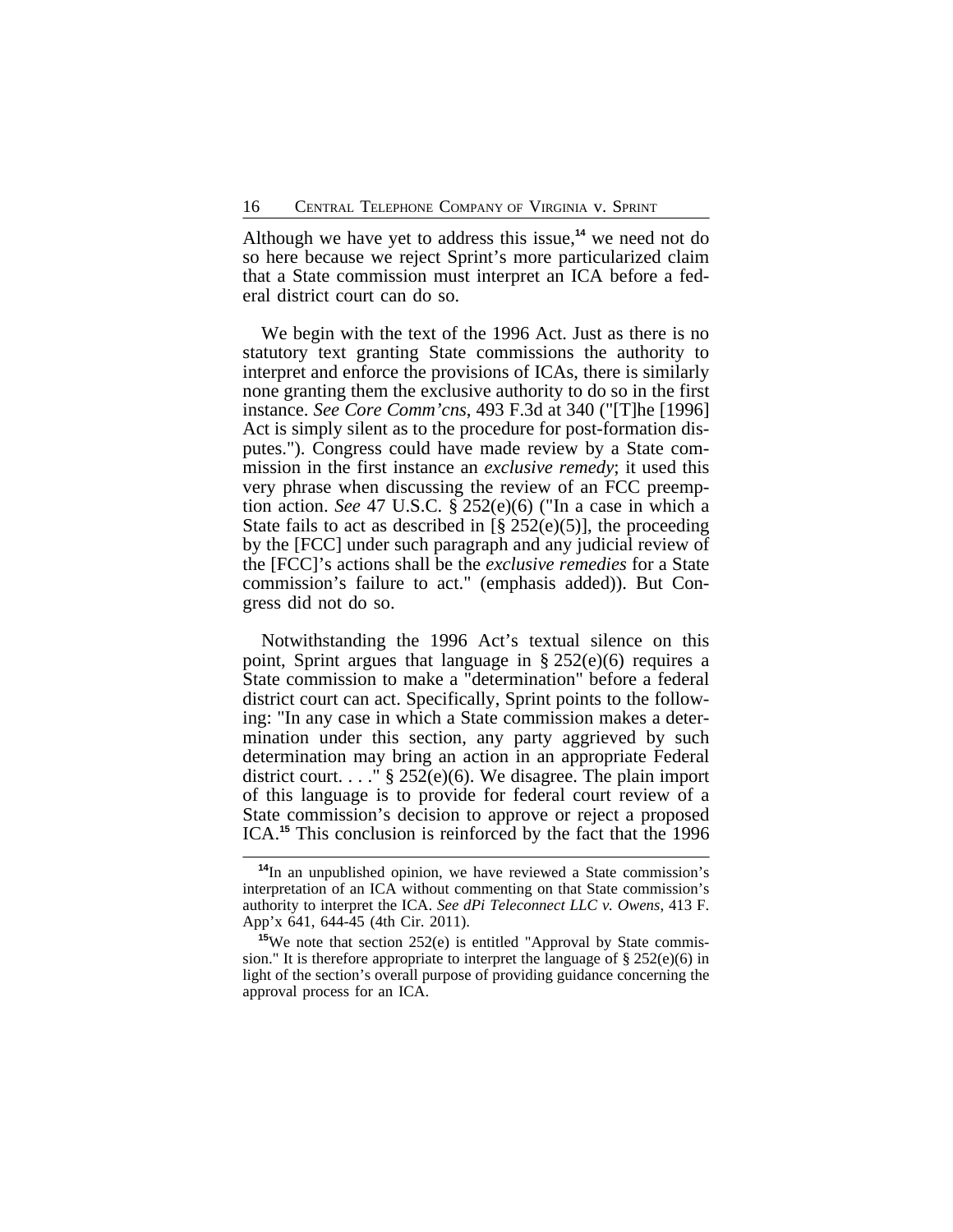Act precludes such review by state courts. *See* § 252(e)(4) ("No State court shall have jurisdiction to review the action of a State commission in approving or rejecting [an ICA] . . . .").

Nonetheless, Sprint seeks to rely on cases that interpret "determination" in  $\S 252(e)(6)$  to include a State commission's post-formation interpretation or enforcement of an ICA. *See e.g.*, *Bellsouth Telecomms.*, 317 F.3d at 1277; *Sw. Bell Tel. Co.* at 497 ("We next conclude that the district court had jurisdiction to review the decision of the [Oklahoma Corporation Commission] interpreting the Interconnection Agreement."). Sprint's reliance is misplaced. In recognizing that a federal court's authority to review State commission actions includes the authority to review a State commission's interpretation or enforcement of an ICA provision, these cases neither explicitly nor implicitly hold that parties must bring a dispute concerning an ICA to a State commission in the first instance. Rather, they simply acknowledge that where parties make a State commission the first stop for interpreting or enforcing a provision in an ICA, the language of  $\S 252(e)(6)$ provides that it need not be the last stop.**<sup>16</sup>**

What Sprint terms its "structural" argument—that the structure of the 1996 Act gives State commissions "plenary authority" over the interpretation of an ICA in the first instance, and limits federal courts to a reviewing role—merely repackages

**<sup>16</sup>**For example, although Sprint characterizes the Eleventh Circuit's en banc holding in *BellSouth Telecommunications* as imposing the type of initial State commission consideration it advocates in this case, this characterization is inaccurate. Instead, the en banc court, reversing a panel decision holding that the State commission in Georgia lacked authority under the 1996 Act to interpret an ICA, concluded that "the Georgia Public Service Commission has the authority under federal law to interpret and enforce the interconnection agreements at issue between the parties and that its determination is subject to review in the federal courts." 317 F.3d at 1279. The Eleventh Circuit simply did not decide whether the 1996 Act *requires* a State commission to interpret an ICA in the first instance.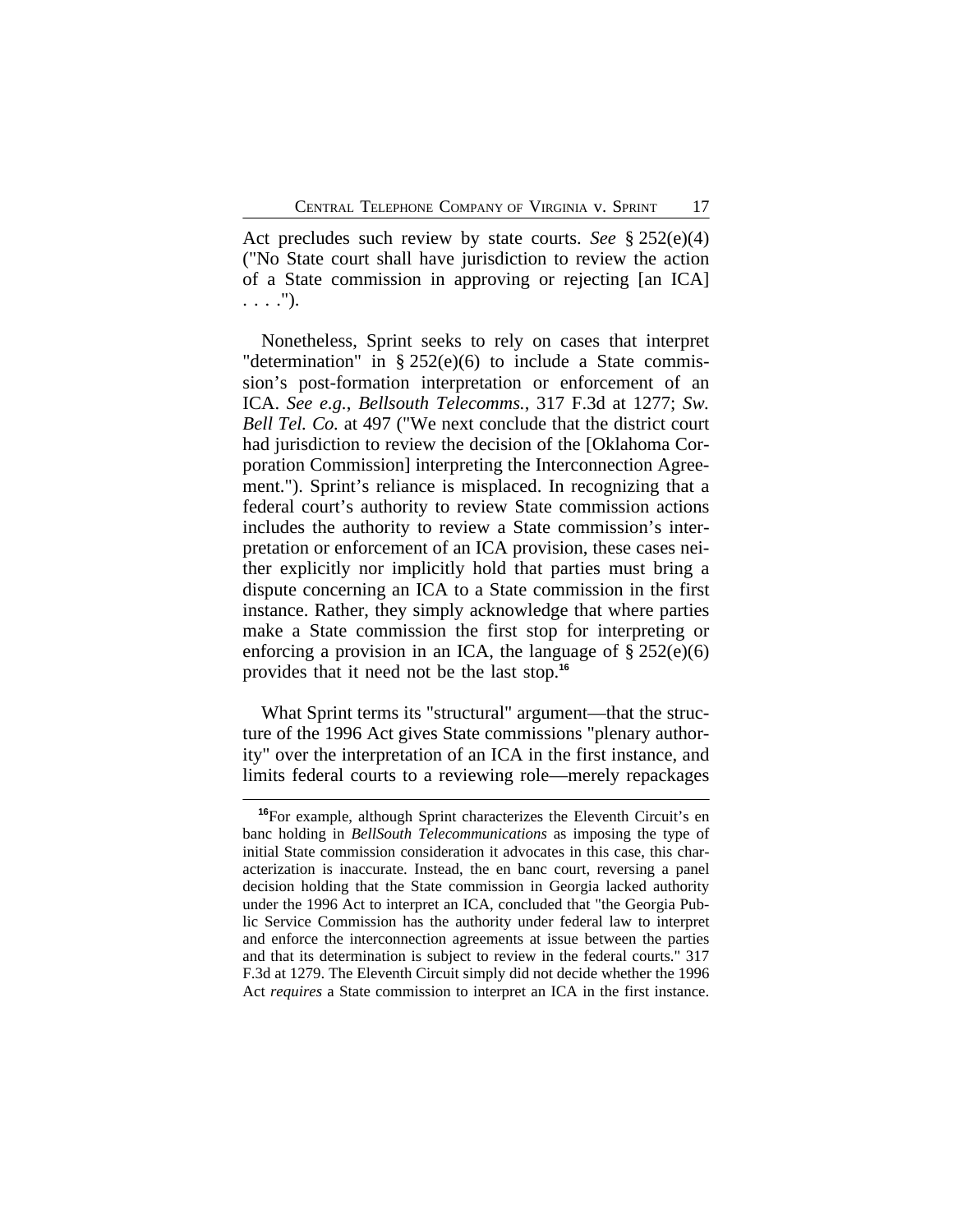the same textual argument. Just as Sprint cannot ground its textual argument in any text, neither can it point to any structural features of the 1996 Act indicating that Congress intended to mandate initial State commission consideration. Nor does Sprint's vague appeal to "cooperative federalism" advance its argument. As we have observed, adhering to the 1996 Act's policy of cooperative federalism requires close attention to the role that Congress (and the FCC) has actually assigned to State commissions. *See BellSouth Telecomms., Inc. v. Sanford*, 494 F.3d 439, 449 (4th Cir. 2007) ("States' continuing exercise of authority over telecommunications issues forms part of a deliberately constructed model of cooperative federalism, under which the States, *subject to the boundaries set by Congress and federal regulators*, are called upon to apply their expertise and judgment and have the freedom to do so." (emphasis added)). Here, neither the plain text of the 1996 Act nor its structure evince congressional intent to place exclusive authority to interpret an ICA in the first instance in a State commission.

Sprint further contends that even if the text and structure of the 1996 Act do not require initial State commission consideration, deference to the FCC's *Starpower* decision should lead us to construe the statute as imposing such a requirement.**<sup>17</sup>** In *Starpower*, the FCC considered whether to preempt the Virginia State Corporation Commission ("Virginia Commission") when the Virginia Commission took no action on a disputed issue arising from an ICA. The FCC concluded first that the Virginia Commission had the authority to interpret and enforce an ICA, and then decided that preemption was proper because "a state commission's failure to 'act to carry out its responsibility' under section 252 can *in some circum-*

<sup>&</sup>lt;sup>17</sup>We agree that where, as here, Congress has not spoken directly to a particular question in the legislative text, it is appropriate to defer to a permissible construction of that statute by an administrative agency. *See FDA v. Brown & Williamson Tobacco Corp.*, 529 U.S. 120, 132 (2000); *Chevron v. Natural Res. Def. Council, Inc.*, 467 U.S. 837, 843-44 (1984).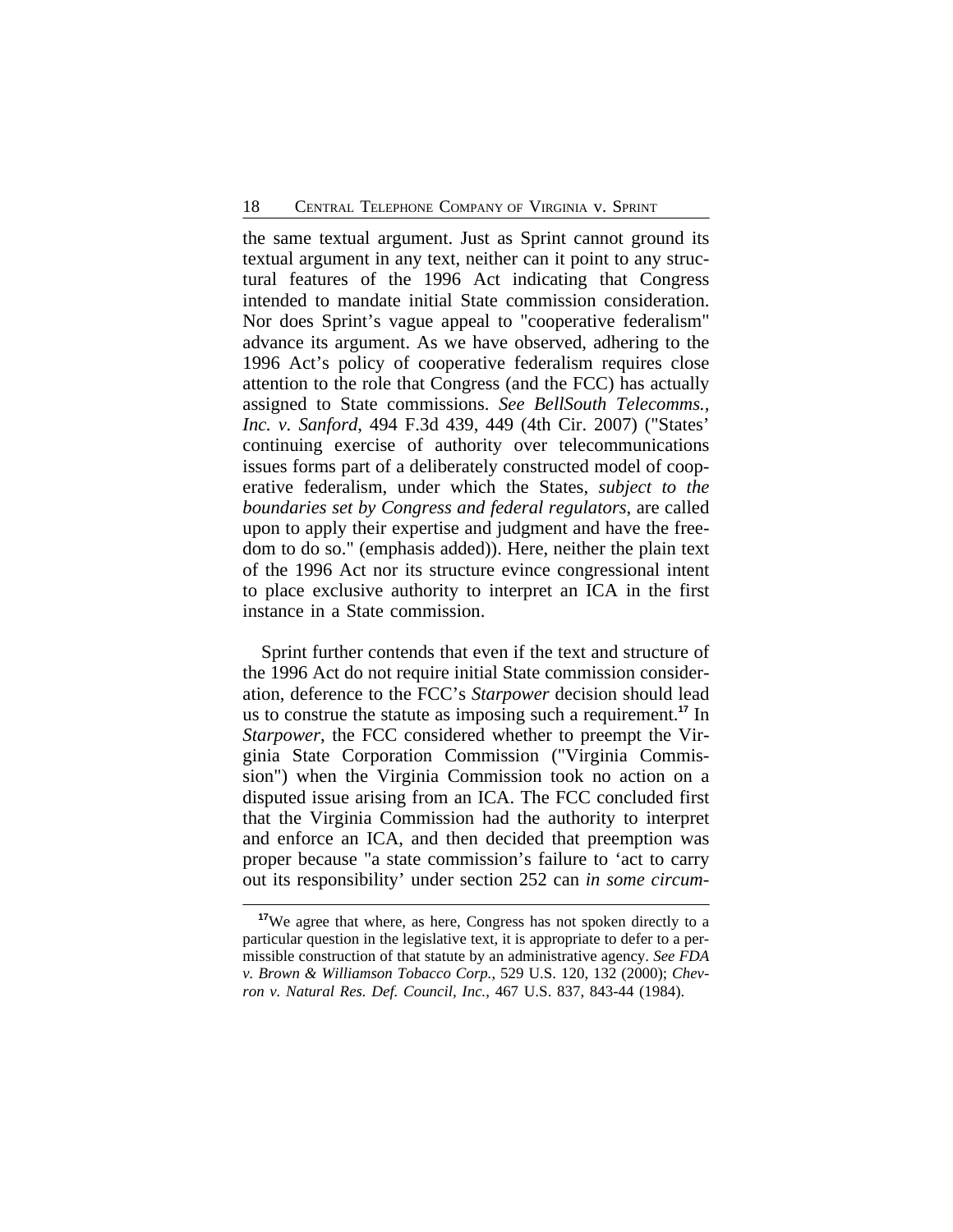*stances* include the failure to interpret and enforce existing [ICAs]." *Starpower*, 15 F.C.C.R. at 11280 (emphasis added).

There is some support for Sprint's argument that *Starpower* advocates initial State commission consideration of ICA provisions. In *Core Communications*, the Third Circuit purported to apply *Chevron* deference to the FCC decision's in *Starpower*. 493 F.3d at 338-39. In what it acknowledged to be a "broad" reading of *Starpower*, that court interpreted the FCC's observation that a State commission's responsibility under § 252(e)(6) can "in some circumstances include the failure to interpret and enforce existing [ICAs]," *Starpower*, 15 F.C.C.R. at 11280, as conferring an exclusive authority on State commissions to resolve disputes over ICAs in the first instance. *Core Commc'ns*, 493 F.3d at 342.

In its amicus brief in this case, however, the FCC disputed that it had taken such a position in *Starpower*, describing the Third Circuit's interpretation as "incorrect."**<sup>18</sup>** FCC Amicus Br. at 15. The FCC agrees that *Starpower* gives State commissions the responsibility to interpret and enforce an ICA "when asked to do so" by the parties, but emphasizes that the decision "does not hold that state commissions are the *only* entities with that responsibility." *Id.* Moreover, the FCC argues that reading the Act to grant exclusive authority to State commissions to interpret and enforce ICAs would be "inconsistent with the broad adjudicatory authority that [other sections] of the [1996] Act confer on the FCC and federal district courts." *Id.* at 11. Finding this interpretation of the proper allocation of decisional authority between federal courts and State commissions consistent with our reading of the 1996 Act, we decline Sprint's invitation to follow the Third Circuit and accord *Chevron* deference to a position the FCC did not take.

**<sup>18</sup>**Verizon also submitted an amicus brief arguing that the district court had authority to adjudicate CenturyLink's claims in the first instance under the 1996 Act. Neither Verizon's nor the FCC's amicus brief took a position on the merits of the dispute between Sprint and CenturyLink.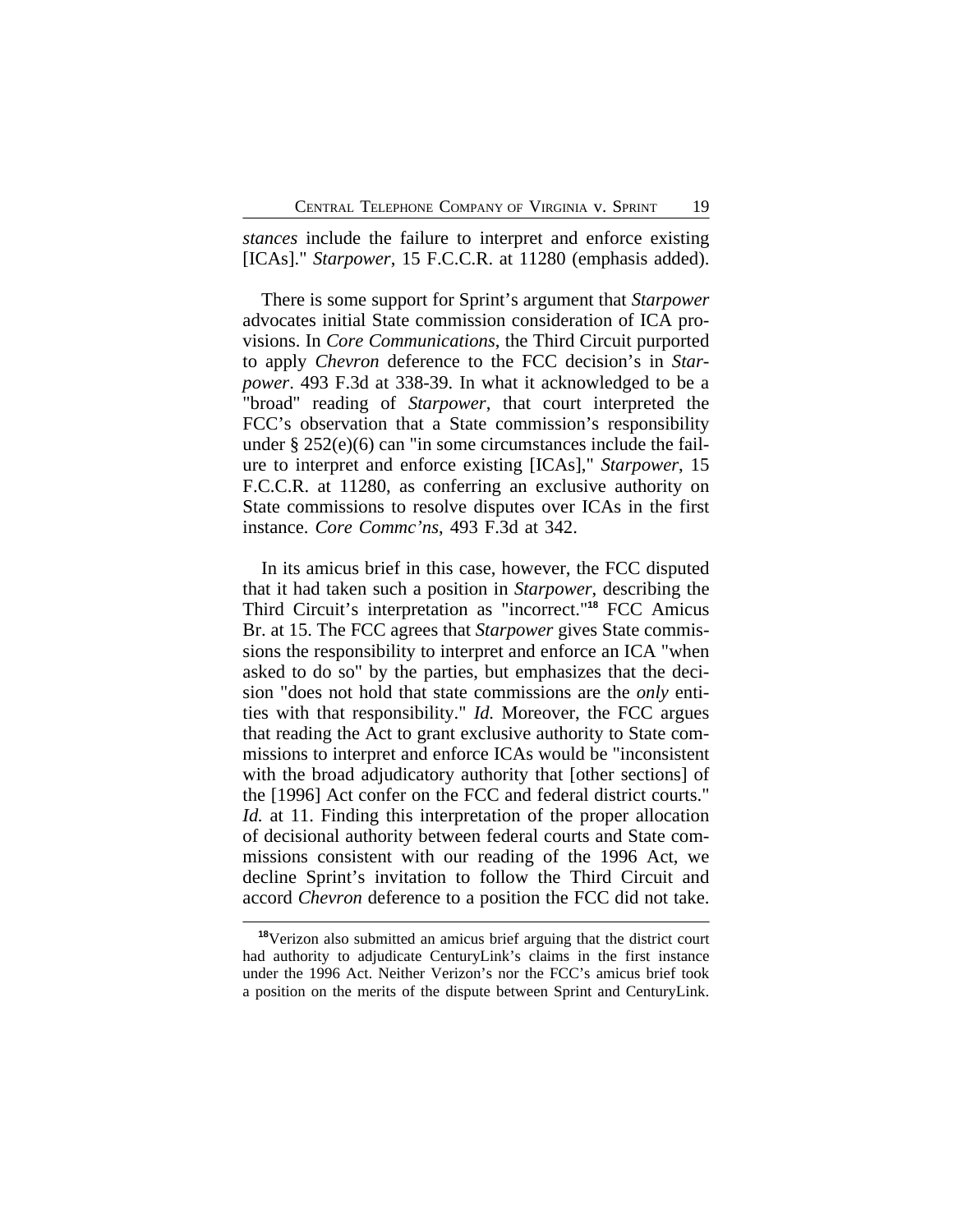Accordingly, we hold that the 1996 Act does not require a State commission to interpret and enforce an ICA in the first instance.

2.

Sprint next argues that even if the 1996 Act does not mandate initial State commission consideration, we should nonetheless impose this step as a prudential exhaustion requirement. Sprint contends that State commissions necessarily bring a level of expertise to the consideration of interconnection issues that federal courts lack. Where, as here, Congress has legislated no explicit exhaustion requirement, we are nonetheless "guided by congressional intent in determining whether application of the [exhaustion] doctrine would be consistent with the statutory scheme." *Cavalier Tel.*, 303 F.3d at 322 (quoting *Patsy v. Bd. of Regents of Fl.*, 457 U.S. 496, 501 n.4 (1982)). Cognizant of the "virtually unflagging obligation" to exercise that jurisdiction which we possess, *Colorado River Water Conservation District v. United States*, 424 U.S. 800, 818 (1976), we must use our sound judicial discretion to "balance the interest of the individual in retaining prompt access to a federal judicial forum against countervailing institutional interests favoring exhaustion," *Cavalier Telephone*, 303 F.3d at 323 (quotation and citation omitted). Here, that balance tips against imposing an exhaustion requirement.

An exhaustion requirement would neither align with congressional intent nor serve one of the exhaustion doctrine's core purposes. As we have noted, the purpose of the 1996 Act was to introduce the benefits of competition into the local telecommunications market. An exhaustion requirement exists in part to promote efficiency. *See Woodford v. Ngo*, 548 U.S. 81, 89 (2006) ("Claims generally can be resolved much more quickly and economically in proceedings before an agency than in litigation in federal court."). The goals of competition and efficiency would only be disserved by a requirement that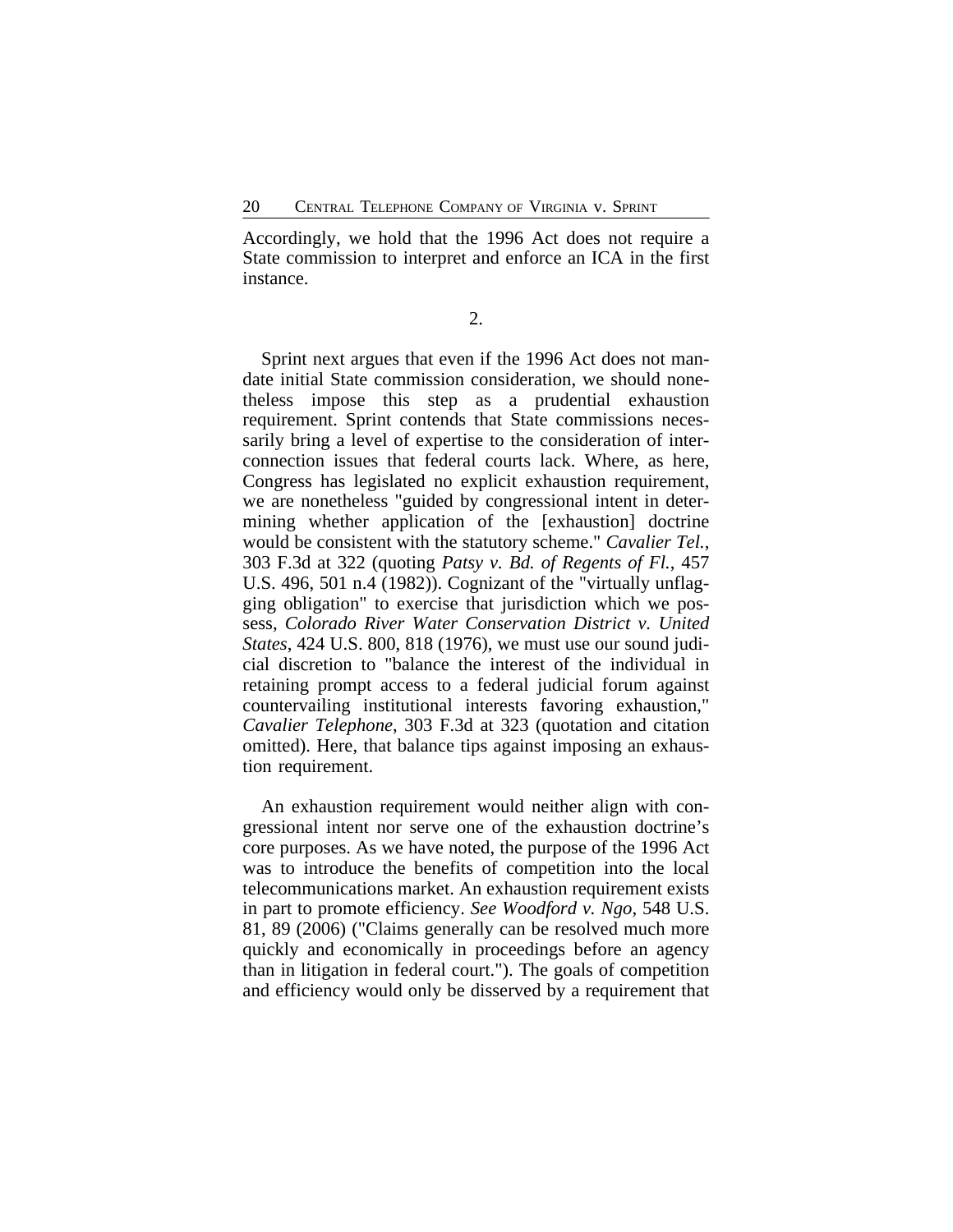the underlying merits of a dispute between Sprint and CenturyLink be considered by multiple individual State commissions with the attendant risk of disparate interpretations and dispositions. Nor are we persuaded that State commissions necessarily possess superior expertise to resolve such disputes. Congress certainly did not agree, as it expressly provided for the FCC to act when a State commission has failed to do so, and for federal courts to review such disputes in any event. For these reasons, we conclude that neither the text of the 1996 Act nor prudential considerations compel federal deference to State commissions in the first instance.

 $\mathcal{C}$ .

In its second challenge to the district court's authority to decide the merits of this case, Sprint argues that the district court judge's discovery of a financial interest in CenturyLink required recusal and vacatur of all opinions and orders already issued. We review a district judge's recusal decision for abuse of discretion. *Newport News Holdings Corp. v. Virtual City Vision, Inc.*, 650 F.3d 423, 432 (4th Cir. 2011).

Sprint advances two arguments under the judicial recusal statute, 28 U.S.C. § 455. First, in Sprint's view, recusal here was mandatory because the district court judge knew that he had a "financial interest in . . . a party to the proceeding." § 455(b)(4). Alternatively, Sprint argues that the district court judge should have recused himself because "his impartiality might reasonably be questioned." § 455(a). We consider each in turn.

1.

Relying in part on the Federal Circuit's decision in *Shell Oil Co. v. United States*, 672 F.3d 1283 (Fed. Cir. 2012), Sprint contends that the 2009 financial disclosure form that the district court judge completed in July 2010 established knowledge of his financial interest in CenturyLink before he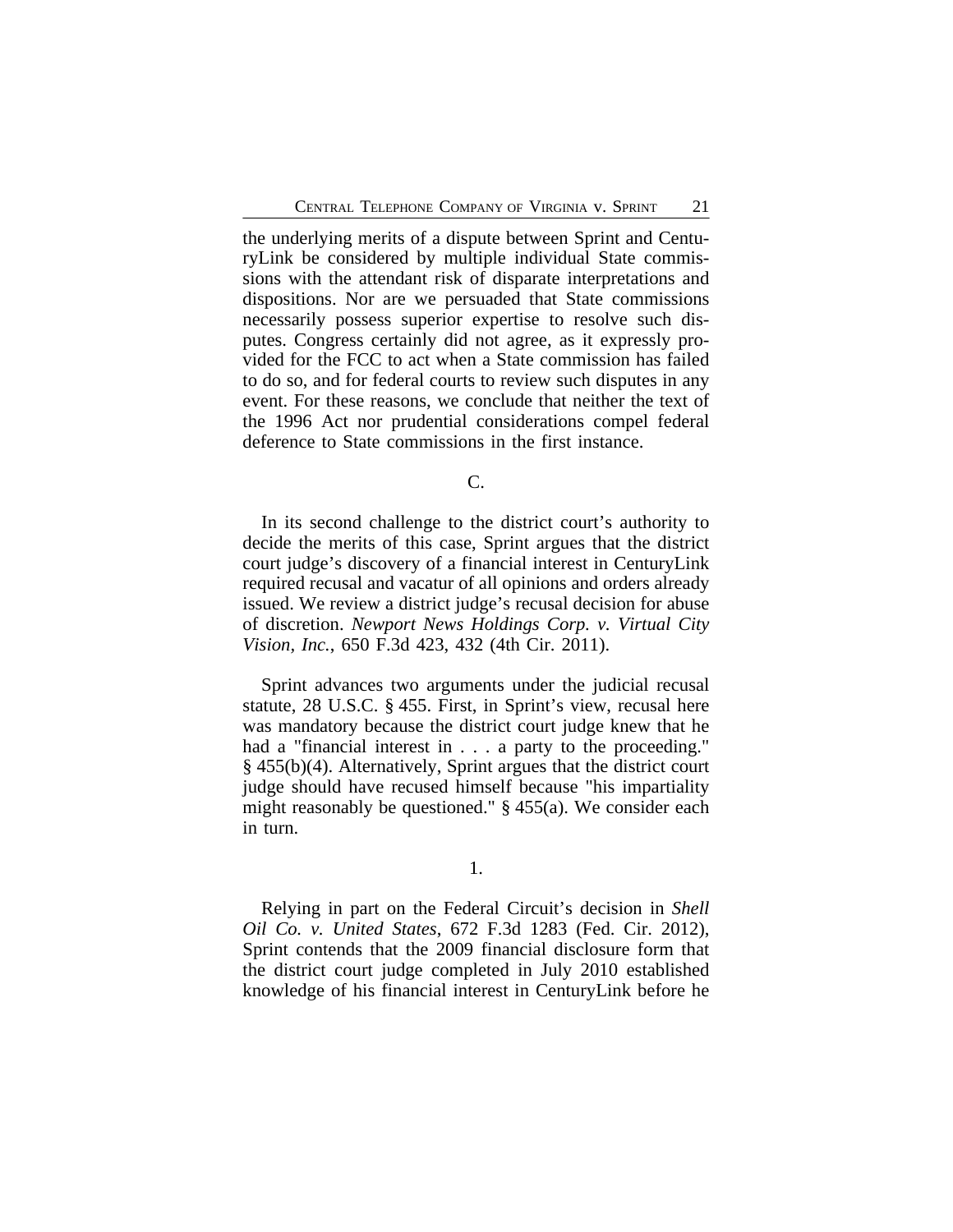took any significant action in this case. *See* Appellant's Br. at 50. Generally, a "financial interest" is "ownership of a legal or equitable interest, however small . . . in the affairs of a party."  $\S$  455 (d)(4). And "it is well-established that the ownership of stock constitutes a 'financial interest'" for purposes of § 455(b)(4). *Shell Oil*, 672 F.3d at 1289.

Sprint's argument, however, fails to distinguish between direct ownership of securities and ownership of securities in a common investment fund over which a judge exercises no management responsibilities. The judicial recusal statute specifically carves out the latter situation from the definition of a "financial interest": "Ownership in a mutual or common investment fund that holds securities is not a 'financial interest' in such securities unless the judge participates in the management of the fund."  $\S$  455(d)(4)(i). Congress created this exception to enable judges to hold securities without risking recusal across a broad range of cases. *See New York City Dev. Corp. v. Hart*, 796 F.2d 976, 980 (7th Cir. 1986) ("When Congress amended  $\S 455$  in 1974, it designed  $\S 455(d)(4)(i)$ as a safe harbor, a way for judges to hold securities without needing to make fine calculations of the effect of a given suit on their wealth."). Moreover, the operation of  $\S 455(d)(4)(i)$ is "mechanical": "Just as  $\S$  455(b)(4) requires disqualification when there is any financial interest, however small, so  $\S$  455(d)(4)(i) eliminates any inquiry into the size of the likely effect of a decision on the value of securities held through a mutual fund." *Id.* (citation omitted).

The safe harbor exception created in  $\S 455(d)(4)(i)$  applies here. J.A. 514. Although the recusal statute does not define "common investment fund," the core elements, which include assets held together in trust in order to provide "satisfactory diversification" and a "reduction of administrative expenses," *see* 26 C.F.R. § 1.408–2(b)(5)(ii); *see also* Federal Tax Coordinator ¶ H-12205 (2d.), 1997 WL 511225 (defining "common investment fund" as "a tax-exempt group trust created to provide a diversification of investments or a reduction of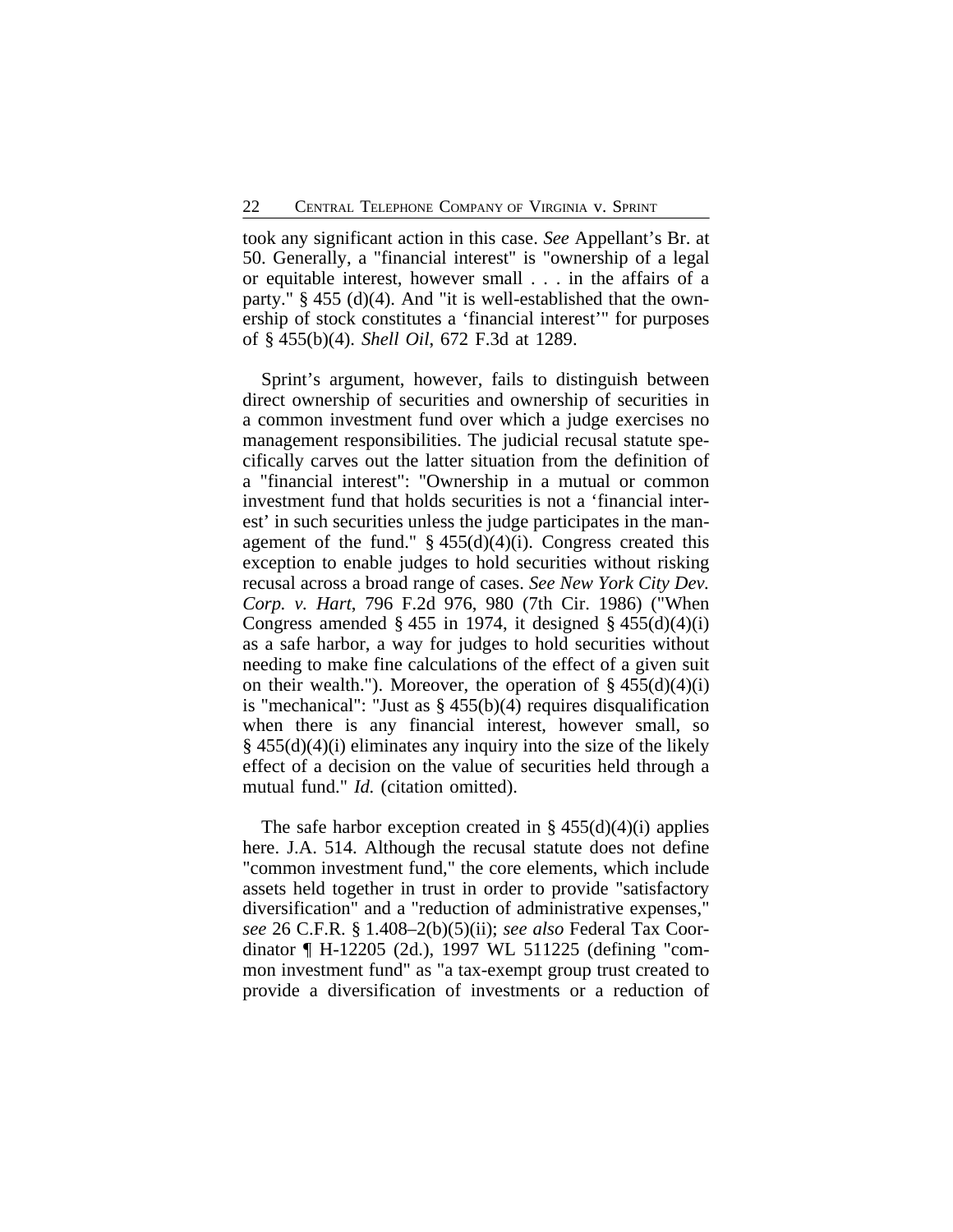administrative expenses" "into which IRA assets may be commingled"), are found here. The record demonstrates that the district court judge held the CenturyLink shares in an IRA "along with the assets of many others who hold similar accounts." J.A. 514. The record also indicates that "[d]ecisions to buy and sell stocks in the IRA were made by the fund managers without input from the presiding judge." J.A. 128. Thus, the shares at issue here were held in a common investment fund in whose management the district court judge did not participate.**<sup>19</sup>** Accordingly, the district court judge's ownership of shares in CenturyLink does not constitute a "financial interest" in CenturyLink for purposes of § 455(b). *See Hart*, 796 F.2d at 980 ("Because the underlying assets are not a 'financial interest' of the judge it is unnecessary and inappropriate to inquire how a case might affect the value of the fund's assets.").

2.

Sprint alternatively argues that § 455(a) required recusal because the district court judge should have known about his interest in CenturyLink, and a reasonable observer would ascribe such knowledge to him and call into question his partiality. We note at the outset that a judge whose conduct has satisfied the  $§$  455(d)(4)(i) safe harbor will almost certainly have complied with  $\S 455(a)$  by acting in a reasonable and impartial manner. *See Hart*, 796 F.2d at 980 (noting that using § 455(a) as a "back door . . . inquiry into the substantiality of the effect on the value of assets" held in a managed fund is inappropriate, and holding that "[a] reasonable person would not question the impartiality of a judge who holds nothing but

**<sup>19</sup>**If the judge learned that fund managers had purchased stock in a company which had a case before him, he could instruct the fund managers to sell that stock. *See* J.A. 128 n.3. This sensible practice, which the district court judge employed here soon after learning of his IRA's ownership of stock in CenturyLink, does not amount to participation in the management of the IRA so as to remove the protection of  $\S 455(d)(4)(i)$ 's safe harbor.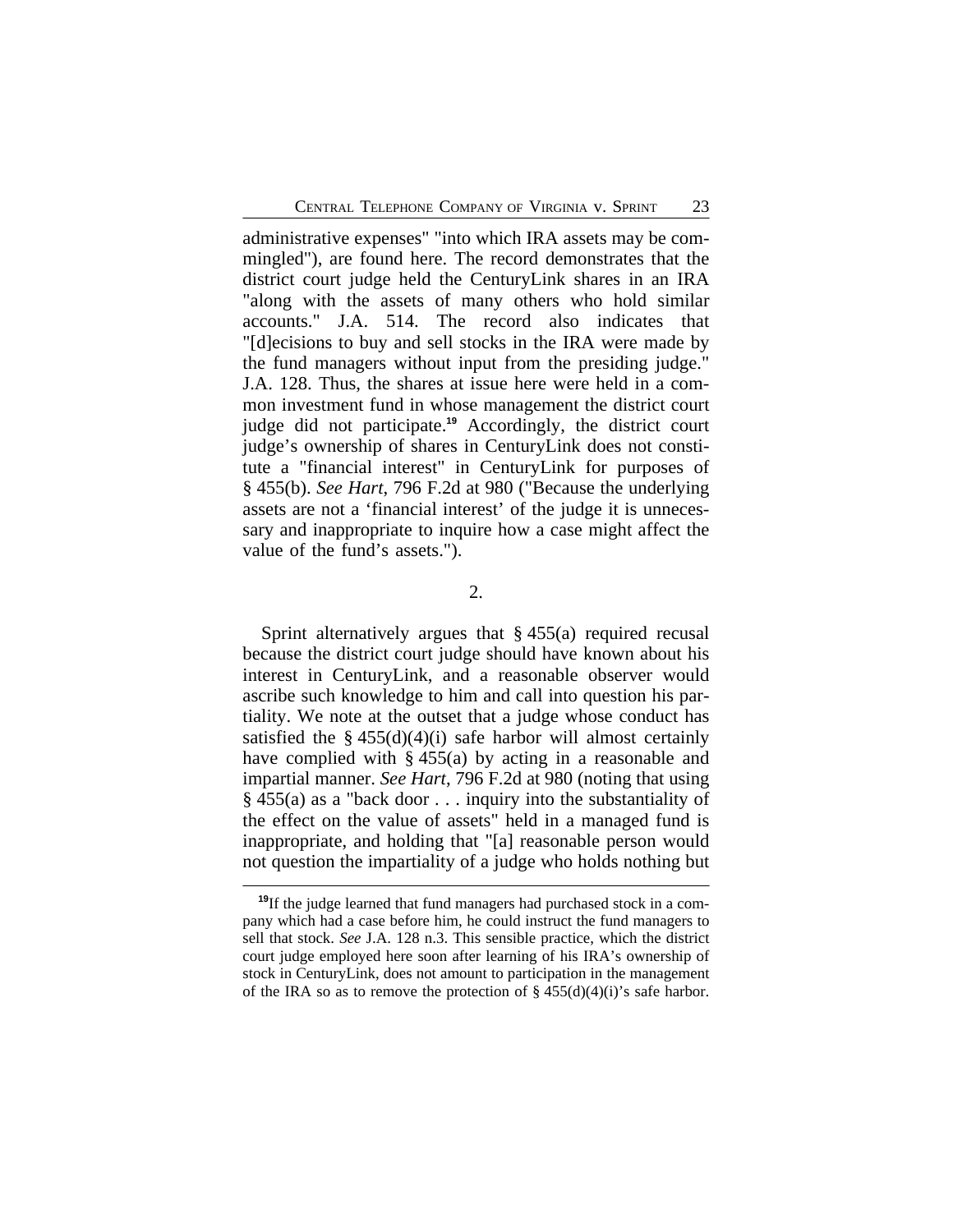well diversified mutual funds"). Even if one could imagine a scenario where  $\S 455(d)(4)(i)$  applies but a judge's partiality might reasonably be questioned, such a scenario is not present here. Given the small number of shares the district court judge held, the fact that the CenturyLink shares only came into his portfolio after a series of mergers about which he was unaware, and, as we have noted, that he held the shares in an IRA managed by others, a reasonable observer would have no cause to question his impartiality. His prompt action to inform the parties of his stock when he learned of it, and to divest from CenturyLink shortly thereafter further supports this conclusion.

The district court judge did not violate the recusal statute, and therefore did not abuse his discretion in deciding that neither recusal nor vacatur was appropriate.

#### III.

Having concluded that the district court properly reached the merits of this case, we now consider whether it decided them correctly. Sprint raises two challenges. First, Sprint asserts that the district court misconstrued the ICA as applying to long distance VoIP traffic. Second, it contends that CenturyLink impermissibly billed Sprint for local calls. When reviewing a district court's judgments after a bench trial, we accept factual findings unless they are clearly erroneous and examine conclusions of law de novo. *Plasterers' Local Union No. 96 Pension Plan v. Pepper*, 663 F.3d 210, 215 (4th Cir. 2011).

As the district court did, we apply Virginia law to CenturyLink's breach of contract claim, *Cent. Tel. Co. of Va.*, 759 F. Supp. 2d at 797 n.4, and North Carolina law to Sprint's counterclaim.**<sup>20</sup>** To succeed on a breach of contract claim, the

**<sup>20</sup>**As relevant to this case, the applicable North Carolina and Virginia contract principles are substantively alike. Moreover, because an ICA is a "creation of federal law," *Verizon, Md.*, 377 F.3d at 364, we also look to our own precedent.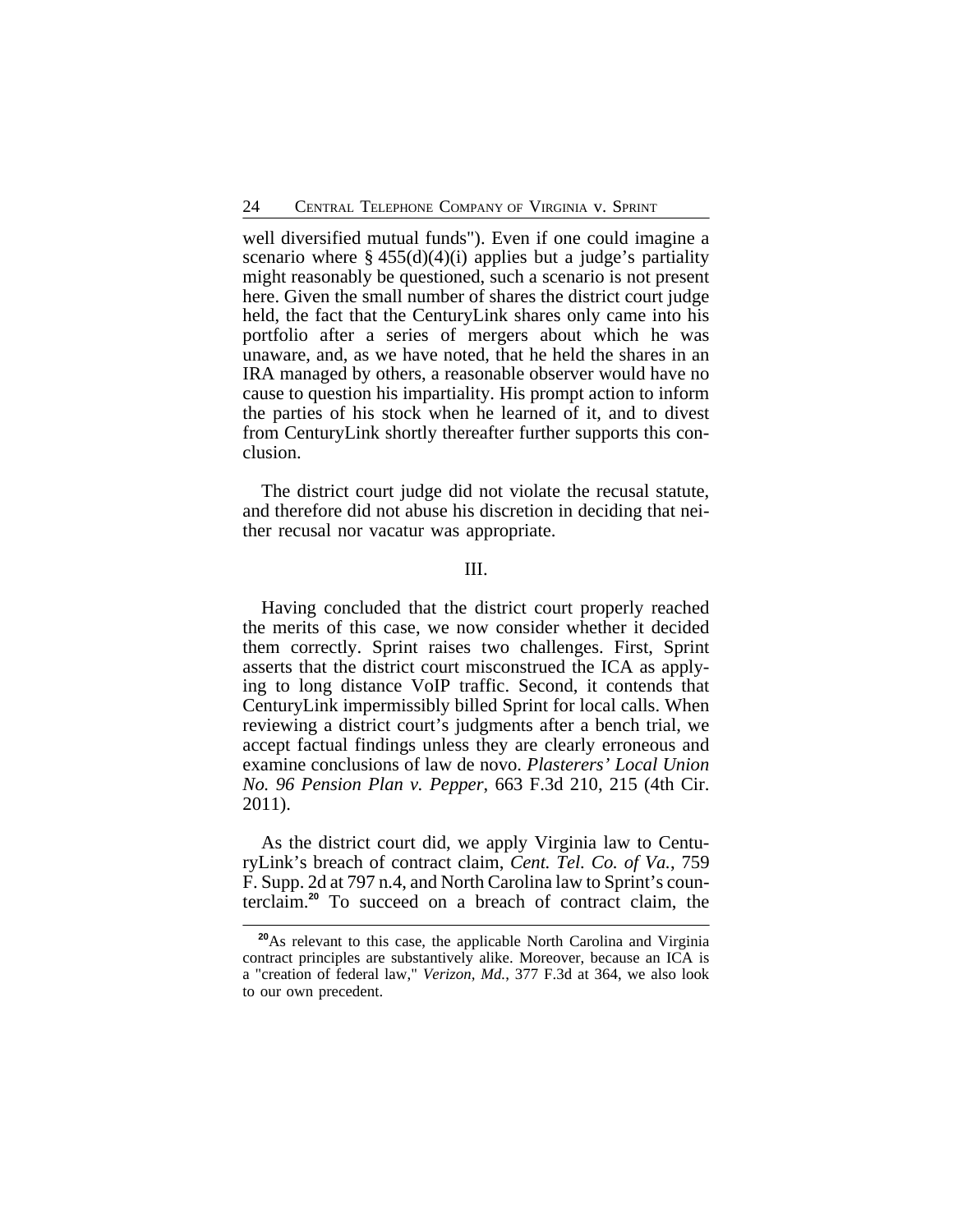plaintiff must prove by a preponderance of the evidence that a legally enforceable obligation existed between it and the defendant; that the defendant breached that obligation; and that the plaintiff incurred damages as a result of the breach. *See Sunrise Continuing Care, LLC v. Wright*, 671 S.E. 2d 132, 135 (Va. 2009) (citation omitted); *Birtha v. Stonemor, N.C., LLC*, 727 S.E.2d 1, 9 (N.C. Ct. App. 2012). Both CenturyLink's claim and Sprint's counterclaim implicate the first of these elements. We interpret a contract as written and, when its terms are clear and unambiguous, we construe the contract "according to its plain meaning." *City of Chesapeake v. States Self-Insurers Risk Retention Grp., Inc.*, 628 S.E. 2d 539, 541 (Va. 2006); *State v. Philip Morris USA Inc.*, 685 S.E.2d 85, 90 (N.C. 2009).

Where ambiguities arise, however, the "basic contract law principle *contra proferentem* counsels that we construe any ambiguities in the contract against its draftsman." *Maersk Line, Ltd. v. United States*, 513 F.3d 418, 423 (4th Cir. 2008); *Station Assocs., Inc. v. Dare Cnty.*, 501 S.E.2d 705, 708 (N.C. Ct. App. 1998) *rev'd on other grounds*, 513 S.E.2d 789 (N.C. 1999). Finally, a settled rule of contract interpretation allows consideration of the "practical construction put by the parties upon the terms of their own contract." *First Nat. Exch. Bank of Roanoke v. Roanoke Oil Co.*, 192 S.E. 764, 771 (Va. 1937); *see also id.* ("No rule for the construction of written instruments is better settled than that which attaches great weight to the construction of the instrument by the parties themselves." (citation omitted)); *Century Commc'ns, Inc. v. Hous. Auth. of Wilson*, 326 S.E.2d 261, 264 (N.C. 1985). Armed with these principles, we turn to Sprint's arguments.

# A.

Sprint first argues that the ICA does not apply to long distance VoIP traffic carried over FGD trunks. In its thorough opinion on CenturyLink's breach of contract claim, the district court explained how local calls are subject to "Bill and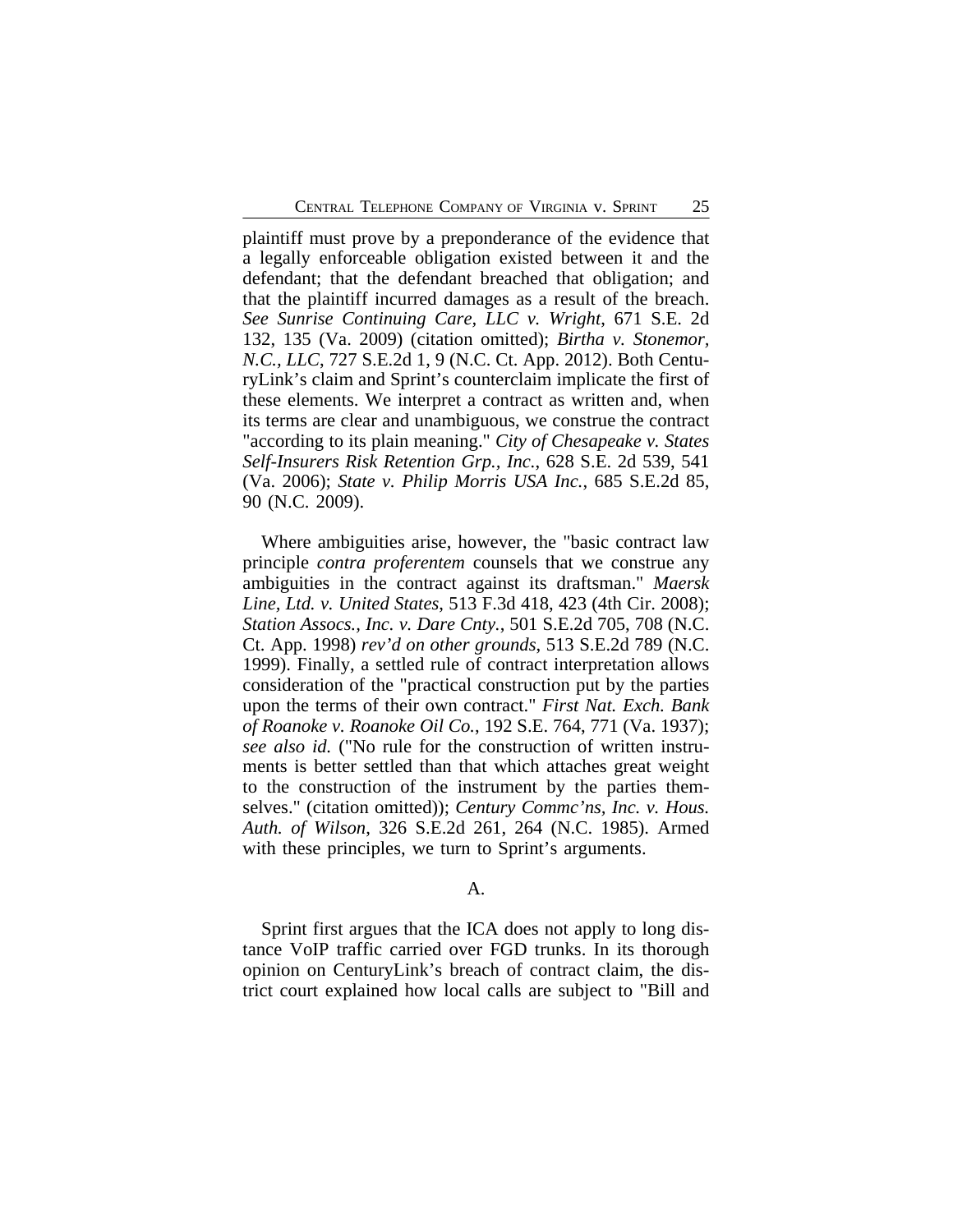Keep" reciprocal compensation under § 38.1 of the ICA, while the ICA set out specific access charges for intrastate long distance and interstate long distance traffic. In the district court's view, § 38.4 of the ICA, which provides that "[v]oice calls that are transmitted, in whole or in part, via the public Internet or a private IP network (VoIP) shall be compensated in the same manner as voice traffic (e.g., reciprocal compensation, interstate access and intrastate access)," J.A. 746, applied that existing compensation regime to VoIP traffic.

On appeal, instead of directly challenging this interpretation of the ICA, Sprint argues that the ICA's "plain language" only covers interconnection of local networks, of which FGD trunks are not a part.**21** Thus, under Sprint's view, the compensation regime set out in § 38.4 does not apply to VoIP traffic carried over FGD trunks. Appellant's Br. at 35. The "plain language" which Sprint cites includes provisions that (1) define the scope of the ICA as relating to the establishment of "Local Interconnection," § 2.1; (2) set out guidance for the "Local Interconnection Trunk Arrangement," § 37; and (3) define the "Physical Point of Interconnection" as "the physical point that establishes the technical interface, the test point, and the operational responsibility hand-off between CLEC and Sprint for the local interconnection of their networks," § 1.55, *see* Appellant's Br. at 35. But given that federal law defines interconnection simply as "the linking of two networks for the mutual exchange of traffic," 47 C.F.R. § 51.5, and nothing in the ICA defines it otherwise, none of these provisions advances Sprint's position. Simply put, the ICA is ambiguous as to whether local interconnection includes or excludes long distance VoIP traffic carried over FGD trunks.

This ambiguity,<sup>22</sup> along with the parties' previous course of

**<sup>21</sup>**Sprint acknowledges that FGD trunks connect long distance networks to local networks. *See* Appellant's Br. at 37 (quoting J.A. 86).

<sup>&</sup>lt;sup>22</sup>Whether language in a contract is ambiguous is reviewed de novo as a question of law. *Eure v. Norfolk Shipbuilding & Drydock Corp., Inc.*, 561 S.E.2d 663, 667 (Va. 2002).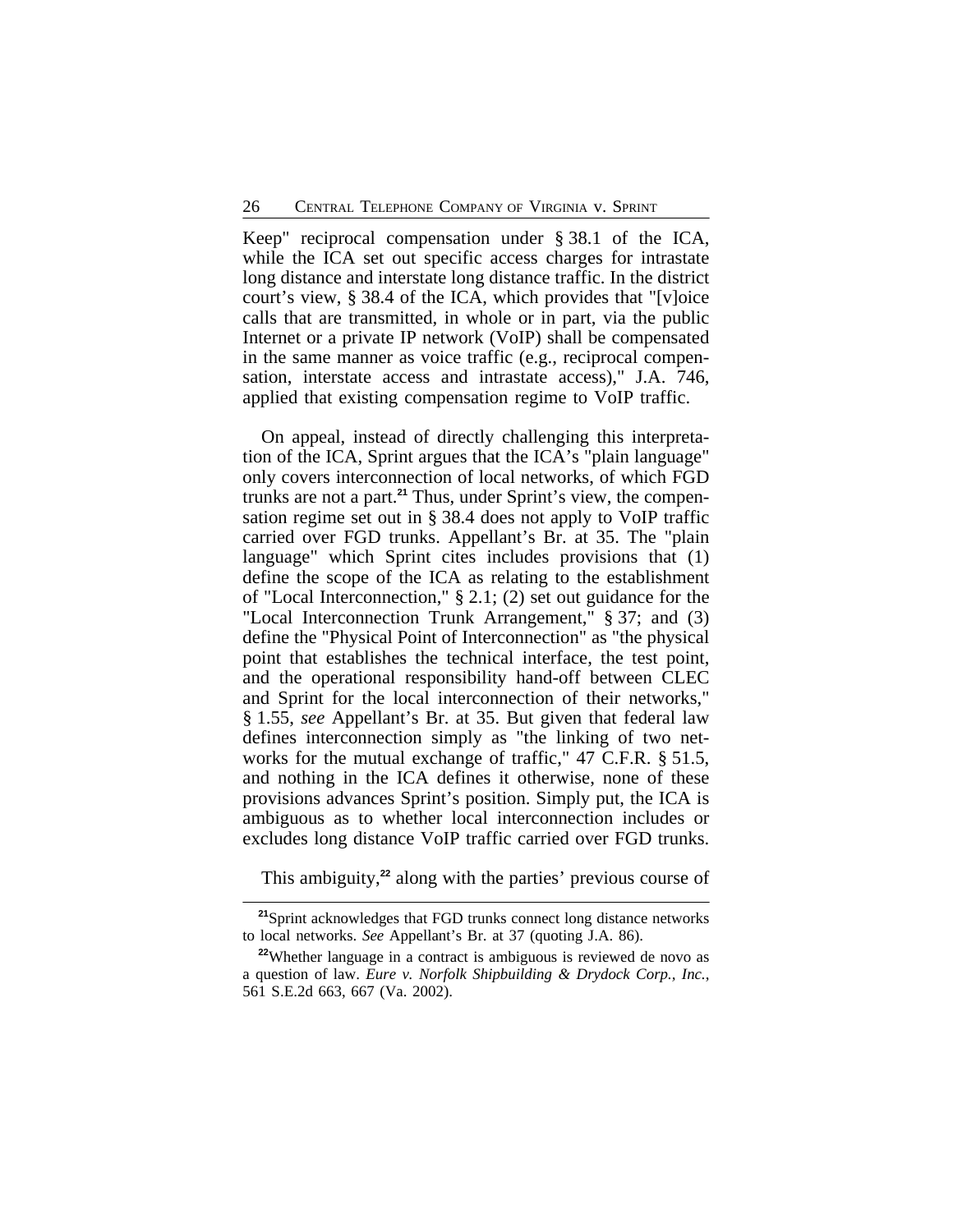dealings, compels us to reject Sprint's argument. The district court found, and Sprint does not challenge, that it drafted the ICAs at issue here. Had Sprint intended to exclude FGD trunks from the scope of the ICA, a simple provision stating that the established compensation framework for VoIP traffic in § 38.4 did not apply to any VoIP traffic traveling on FGD trunks would have accomplished this goal. Instead, Sprint's argument seeks to cobble together a handful of other ambiguous provisions—and ignore the language of § 38.4—to support the proposition that VoIP traffic over FGD trunks is excluded from the ICA's coverage. As the district court observed, "only so much can be gained from Sprint referencing other provisions in the ICAs, but ignoring the one provision, Section 38.4, that speaks directly to the issue in dispute—compensation for termination of VoIP-originated traffic." *Cent. Tel. Co. of Va.*, 759 F. Supp. at 801. Because we are required to construe ambiguity against the drafter—here, Sprint—we conclude that the ICA must be read to apply to VoIP traffic carried over FGD trunks.

The parties' own longstanding "practical construction" of the ICA bolsters our conclusion. *See First Nat. Exch. Bank of Roanoke*, 192 S.E. at 771. Sprint paid the CenturyLink plaintiffs for VoIP traffic carried over FGD trunks in accordance with § 38.4 from the execution of the ICAs in 2004 and 2005 until June 2009. Although the fact that the parties were for some of this time both part of Sprint Corporation may explain Sprint's reluctance to challenge this arrangement until the CenturyLink Plaintiffs split off from Sprint Corporation in May 2006, it does not explain Sprint's continued payments until June 2009. The district court's unchallenged factual findings, however, offer an explanation: "In the summer of 2009, Sprint, like many companies at the time, embarked on company-wide cost-cutting efforts. Notably, during this time period, Sprint launched a coordinated effort to contest access charges on VoIP-originated traffic with other carriers across the telecommunications industry." *Cent. Tel. Co. of Va.*, 759 F. Supp. at 796. Sprint's change in strategy does not undo the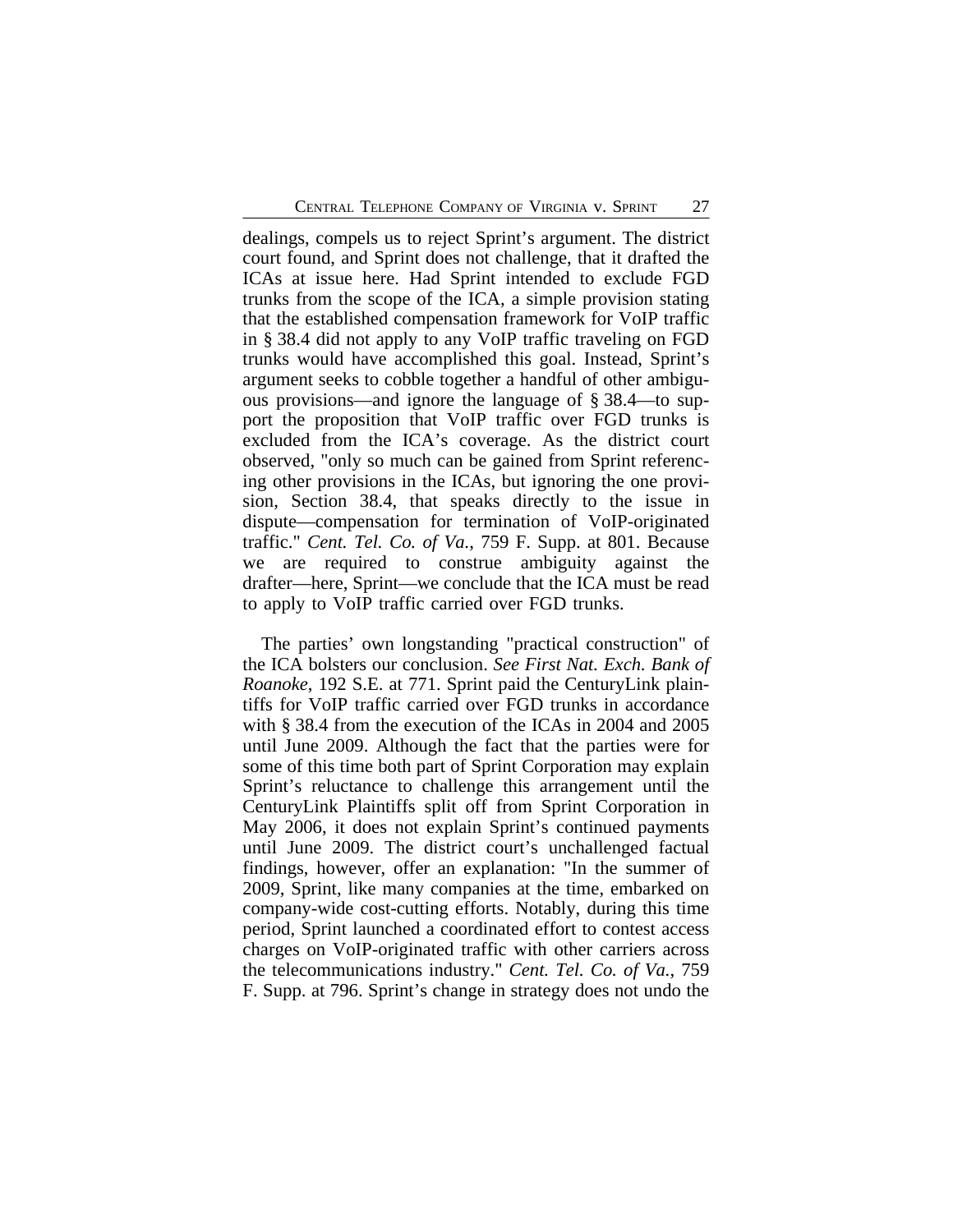parties' shared interpretation of the ICA over a number of years. When viewed in conjunction with the ambiguity in the ICA's coverage of VoIP traffic over FGD trunks, the parties' course of dealing reinforces our conclusion that the district court did not err in entering judgment for CenturyLink on its breach of contract claim.**<sup>23</sup>**

B.

Sprint also challenges the district court's ruling on its counterclaim, which alleges that CenturyLink improperly billed it for local traffic under the NC ICA. Sprint does not dispute that the calls are covered by the ICA, but instead contends that CenturyLink wrongly identified the calls as intrastate long distance, using an impermissible method. Specifically, in Sprint's view, the plain terms of the NC ICA disallowed CenturyLink's use of the Billing Telephone Number (the "BTN") method. We disagree.

As noted above, the "Bill & Keep" compensation regime—under which neither party pays the other—applies to local traffic, whereas the ICA requires Sprint to pay the applicable access charges for intrastate long distance traffic. Thus, while no charge would apply to a call deemed local, Sprint would have to pay access charges for any traffic deemed intrastate long distance. Moreover, there are at least two different methods for determining whether a call is deemed local. The BTN method identifies traffic as local or nonlocal for billing purposes based on a unique account number that is assigned to a specific facility. By contrast, the "Calling Party Number" or "CPN" method identifies the actual originating location of the call in question. In some instances, traffic that

<sup>&</sup>lt;sup>23</sup>We fail to understand how Sprint's additional contention that CenturyLink's interpretation of the ICA "seeks to circumvent a longstanding, industry-wide dispute" about treatment of VoIP traffic, Appellant's Br. at 32, aids its argument. That an interpretation would avoid such a dispute would seem to counsel in favor of, not against, it.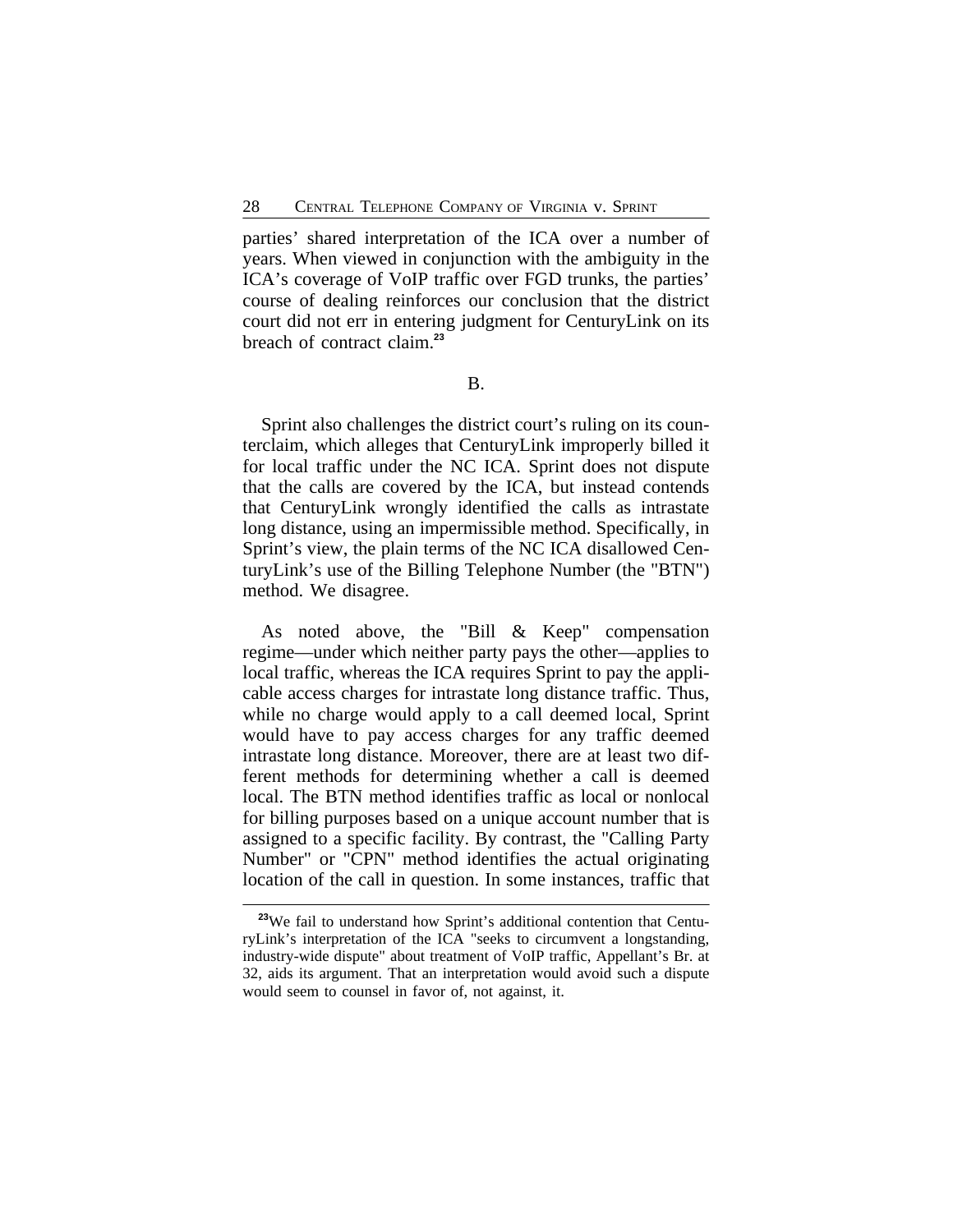the BTN method identifies as intrastate long distance—and therefore subject to access charges—the CPN method would identify as local.

The crux of the question, then, is whether the ICA establishes a method for determining when a call is properly considered local and when it is not. We must therefore determine whether the ICA required CenturyLink to use the CPN method instead of the BTN method it actually used.

In its comprehensive opinion, the district court identified the relevant provisions of the NC ICA at issue. First, § 1.40 defines local traffic under the NC ICA as traffic "that is originated and terminated within Sprint's local calling area." J.A. 795. Importantly, the text of the NC ICA "does not prescribe a specific method of 'jurisdictionalizing' traffic as local (subject to 'Bill and Keep') or non-local (subject to the applicable access charges) for billing purposes." J.A. 164. Instead, § 42.1 provides that "[e]ach Party shall calculate terminating interconnection minutes of use based on standard AMA recordings made within each Party's network, these recordings being necessary for each Party to generate bills to the other Party." J.A. 830. Section 1.6 of the NC ICA defines "AMA" as "Automated Message Accounting," and notes that "AMA format is contained in the Automatic Message Accounting document published by Telcordia as GR-1100-CORE which defines the industry standard for message recording." J.A. 792. The parties do not dispute that the industry manual known as the Telcordia GR-1100-CORE permits use of the BTN method.

Both Sprint and CenturyLink invoke the express language of the NC ICA in support of their respective positions. Sprint claims that § 1.40's definition of traffic that "is originated and terminated within [a] local calling area," J.A. 795, required CenturyLink to use the Calling Party Number or "CPN" method to jurisdictionalize the originating and terminating points of a call. According to Sprint, application of the CPN method to the calls at issue would transform them from long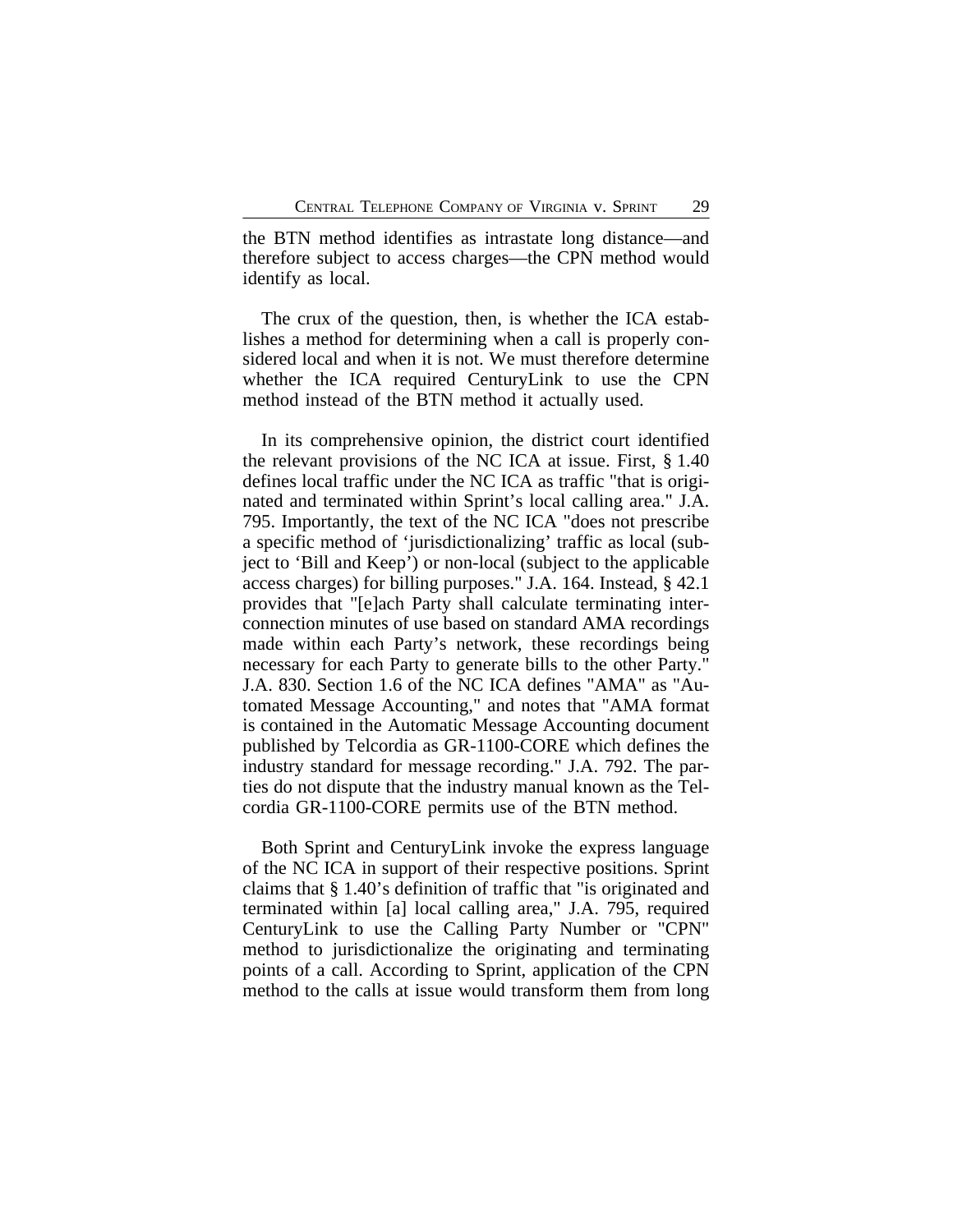distance into local calls. And to construe the NC ICA as permitting the BTN method, Sprint contends, would lead to absurd results—akin to treating a cab ride that began and ended in Richmond but traveled along Interstate 95 as "originating" anywhere along that highway, even as far afield as Portland, Maine. CenturyLink, by contrast, argues that § 42.1 in conjunction with § 1.6 incorporated by reference the industry standard set out in the Telcordia GR-1100-CORE document, and therefore explicitly permitted use of the BTN method. The district court credited the latter view. So do we.

Sprint's argument that the NC ICA disallowed use of the BTN method suffers from an insurmountable flaw: the NC ICA nowhere explicitly so provides. As the district court observed, Sprint's reliance on the definition set out in § 1.40 overlooks the more rudimentary question of how a carrier can determine where a call has originated and terminated. At the time the parties agreed to the NC ICA, CenturyLink only had the capability to use the BTN method, and although the CPN method existed, no provision in the NC ICA required that CenturyLink adopt this method at any point in the future. Sprint's argument that the NC ICA only incorporated the Telcordia document for the purpose of calculating minutes, *see* Appellant's Br. at 47-49, finds no grounding in the text of the relevant provisions. Accordingly, we agree with the district court's conclusion that the NC ICA permitted CenturyLink to identify the origination and termination points of calls using the BTN method, and therefore to bill Sprint at the applicable access charges for those calls identified as nonlocal under that method.

At best, Sprint's arguments render ambiguous the propriety of the BTN method for identifying calls as local under the NC ICA. But as we explained in the context of CenturyLink's breach of contract claim, Sprint must do more than identify an ambiguity in a contract it drafted. In the face of ambiguity, we construe the relevant provisions of the NC ICA against Sprint and in favor of CenturyLink.